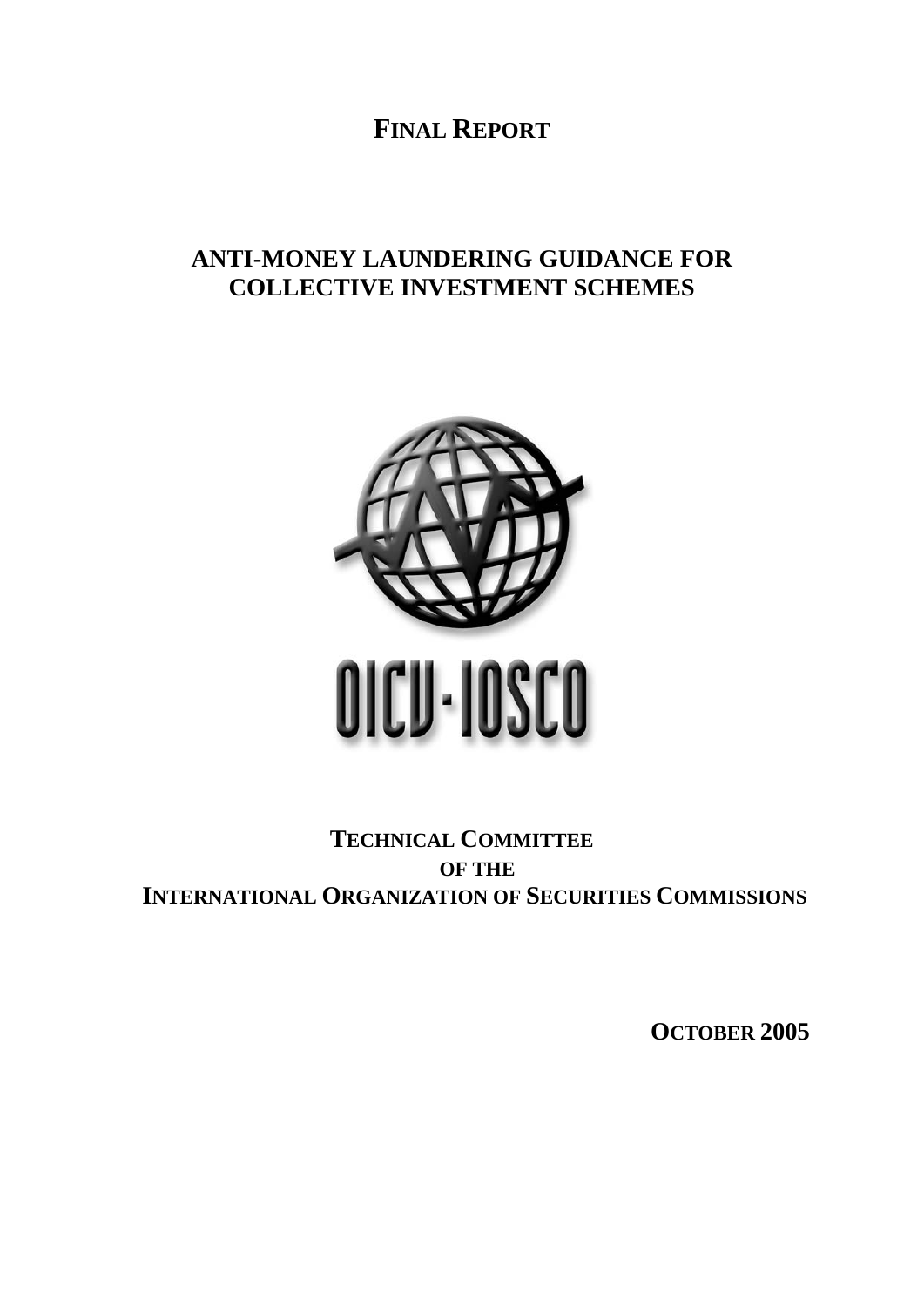# **TABLE OF CONTENTS**

| I.              |                                                                              |
|-----------------|------------------------------------------------------------------------------|
| II.             |                                                                              |
| A <sub>1</sub>  |                                                                              |
| <b>B.</b>       |                                                                              |
| $C_{\cdot}$     |                                                                              |
| D.              |                                                                              |
| E.              |                                                                              |
| III.            |                                                                              |
| A.              |                                                                              |
| <b>B.</b>       |                                                                              |
| C.              |                                                                              |
| D.              |                                                                              |
| E.              |                                                                              |
| IV.             | <b>CLIENT IDENTIFICATION AND VERIFICATION PROCEDURES10</b>                   |
| A.              |                                                                              |
| <b>B.</b>       |                                                                              |
| $\mathcal{C}$ . |                                                                              |
| D.              |                                                                              |
|                 | 1.<br>Bunched orders through omnibus accounts from market intermediaries  14 |
|                 | 2.                                                                           |
|                 | 3.                                                                           |
|                 | $\overline{4}$ .                                                             |
|                 | 5.                                                                           |
|                 | 6.                                                                           |
|                 | 7.                                                                           |
|                 | 8.                                                                           |
| V               | PERFORMANCE OF CLIENT DUE DILIGENCE PROCEDURES BY                            |
|                 |                                                                              |
| А.              |                                                                              |
| <b>B.</b>       |                                                                              |
|                 |                                                                              |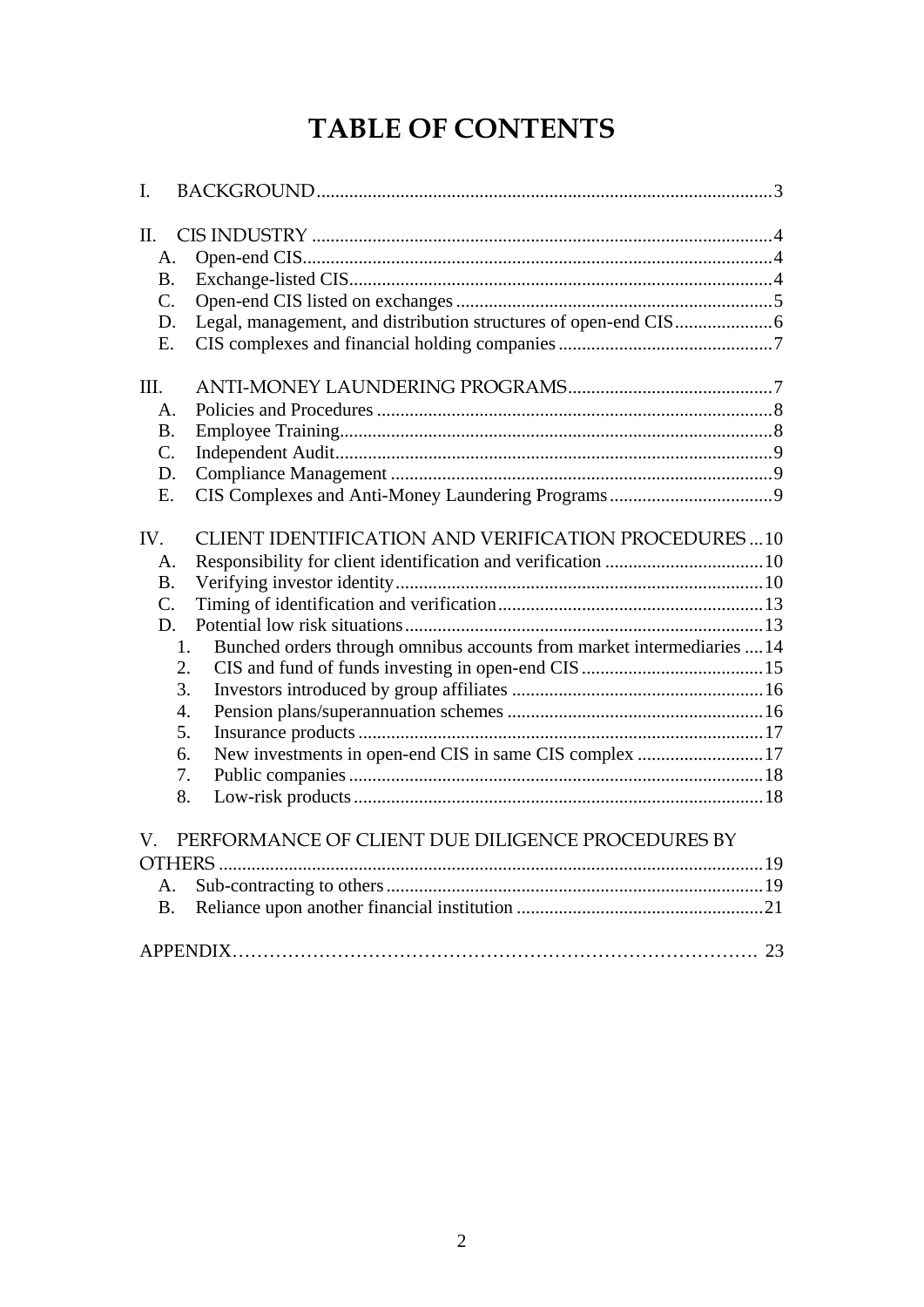# <span id="page-2-0"></span>**I. BACKGROUND**

IOSCO has adopted the principle that regulators should require securities (including derivatives) market intermediaries to have in place policies and procedures designed to minimize the risk of the use of an intermediary's business as a vehicle for money laundering.<sup>[1](#page-2-1)</sup> IOSCO subsequently endorsed principles to address the application of the client due diligence process in the securities industry (CIBO),<sup>2</sup> and the Financial Action Task Force on Money Laundering (FATF) has issued 40 Recommendations on combating money laundering and the financing of terrorism.[3](#page-2-3) Additional clarification has been sought by the IOSCO Technical Committee on how to apply these global standards to the operation of collective investment schemes (CIS) in particular. This guidance is required to address:

- The difference between "open-end" CIS and "exchange-listed" CIS;
- The distinctions between a CIS, its advisors and managers, and the intermediaries involved in distributing the CIS, with regard to their respective roles in verifying identities of unit-holders in a CIS;
- Potential low-risk situations; and

1

• The outsourcing to other entities, and reliance on other financial institutions (including affiliates), with regard to the performance of certain anti-money laundering procedures.

This guidance is intended to be consistent with, and to build upon, the IOSCO CIBO Principles and the FATF 40 Recommendations. It is not intended to supersede or conflict in any way with the IOSCO CIBO Principles or the FATF 40 Recommendations.

During its 31 January and 1 February 2005 meeting, the Technical Committee approved the public release for consultation of this report (Consultation Report) prepared by its Standing Committee on Investment Management (SC5). This Consultation Report has been revised and finalized after consideration of all the comments received from the international financial community as a result of the public consultation process (see Appendix).

<span id="page-2-1"></span><sup>1</sup> IOSCO, *Objectives and Principles of Securities Regulation,* Principle 8.5, Money Laundering (February 2002).

<span id="page-2-2"></span><sup>2</sup> IOSCO, *Principles on Client Identification and Beneficial Ownership for the Securities Industry* at 2 (May 2004),<http://www.iosco.org/library/index.cfm?whereami=pubdocs>.

<span id="page-2-3"></span><sup>3</sup> Financial Action Task Force on Money Laundering, The Forty Recommendations (June 20, 2003), <http://www1.oecd.org/fatf>.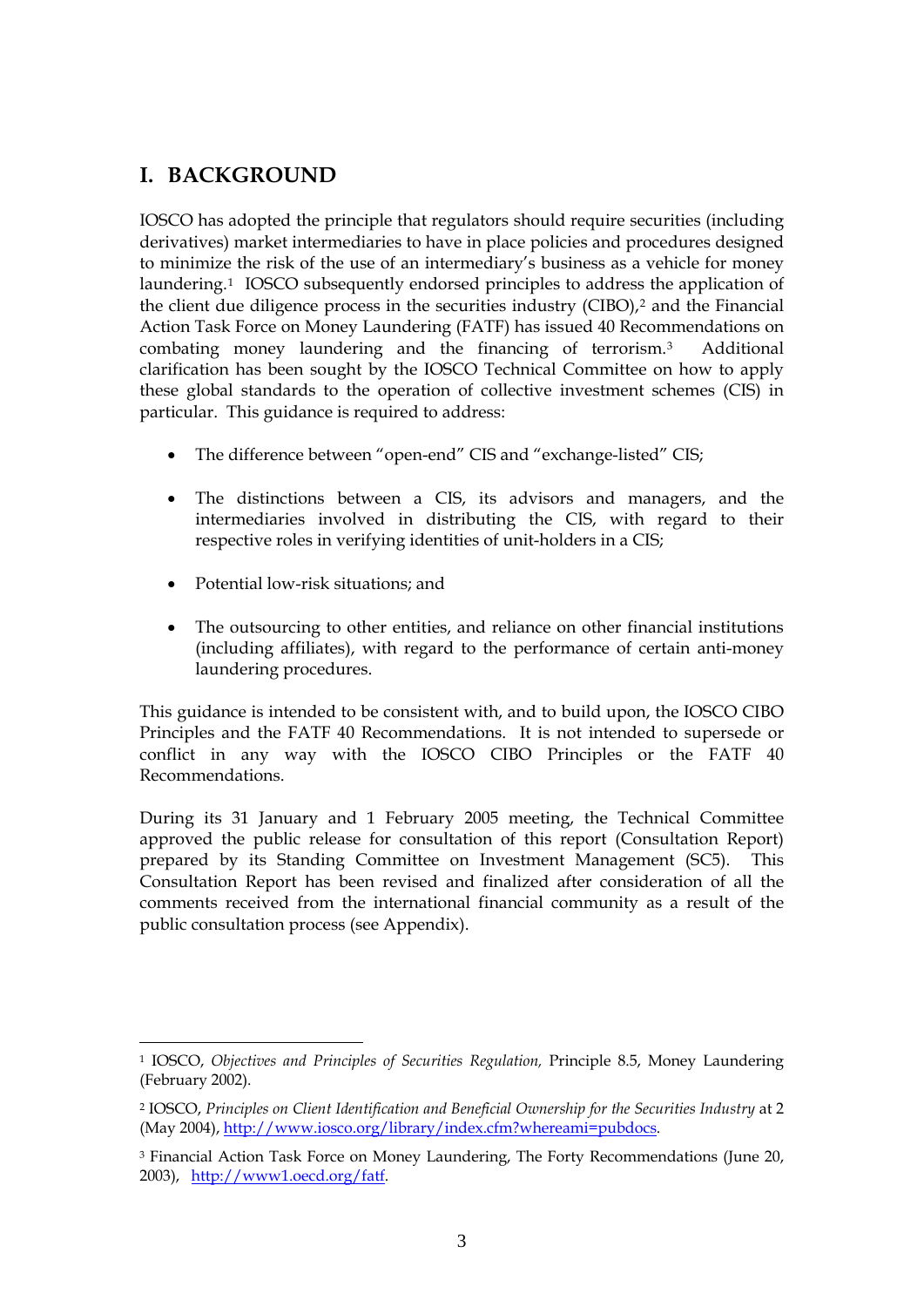# <span id="page-3-0"></span>**II. CIS INDUSTRY**

# **A. Open-end CIS**

Around the world, CIS come in many different forms. The predominant form of CIS in terms of both the number of investors and assets under management is what is known as an "open-end" CIS.[4](#page-3-1) Open-end CIS publicly offer and redeem their shares or units to investors without the shares or units being listed and traded on a securities exchange.<sup>[5](#page-3-2)</sup> Open-end CIS sell and redeem their shares or units in different ways – in many transactions directly from the CIS to investors, where the open-end CIS has direct dealings with the investor. In these instances, the CIS will establish the investor's account, process purchase and redemption requests, and send out monthly account statements, annual reports, and proxy voting materials for the investor. In most instances, however, the CIS shares or units are sold and redeemed through affiliated brokers or through third-party broker/dealers, investment advisors or other intermediaries.

## **B. Exchange-listed CIS**

The other major form of CIS is known as an "exchange-listed" CIS. Exchange-listed CIS publicly offer their shares or units to the investing public primarily through trading on a securities exchange. Exchange-listed CIS, while frequently much smaller than open-end CIS, in the aggregate have significant assets under management and are growing rapidly.[6](#page-3-3) The exchange-listed CIS generally do not

<span id="page-3-1"></span><sup>&</sup>lt;u>.</u> 4 As of May 2005, there was approximately \$8.1 trillion invested in approximately 8,000 U.S. open-end CIS which were held by over 95 million investors. *See* Investment Company Institute website, *ICI Statistics & Research,* <http://www.ici.org/stats/index.html>. As of December 31, 2003, there was over \$600 billion in net assets invested in approximately 3,250 U.S. commodity pools. CFTC Backgrounder, *The CPO and Commodity Pool Industry* (March 2005), http://www.cftc.gov/files/opa/opactacpo.pdf. As of March 30, 2004, there was approximately 3.9 trillion euro invested in 41,000 EU UCITs CIS and 1 trillion euro invested in Australian (447), Japanese (306) and Canadian (290) CIS. *See* European Federation of Funds and Investment Companies (FEFSI), *International Statistical Release* (August 24, 2004), [http://www.fefsi.org/unrestricted\\_area/Statistics/currstat/currstats.htm.](http://www.fefsi.org/unrestricted_area/Statistics/currstat/currstats.htm)

<span id="page-3-2"></span><sup>5</sup> In some jurisdictions, the CIS itself must be registered with the appropriate regulator, separate from the registration of the underlying securities that the CIS offers to investors.

<span id="page-3-3"></span><sup>6</sup> As of March 2005, there was approximately \$490 billion invested in U.S. "exchange-listed" CIS. This breaks out into 625 closed end investment companies with approximately \$260 billion invested, and 162 exchange traded funds (ETFs) with approximately \$230 billion invested. See Investment Company Institute website, *ICI Statistics & Research,*  <http://www.ici.org/stats/index.html>. ETFs in the United States are registered investment companies organized as open-end CIS or unit investment trusts (UITs). Unlike typical CIS, these ETFs sell or redeem their shares at net asset value only in large blocks (*e.g.* 50,000 shares) called creation units. In addition, national securities exchanges list ETF shares for trading which allows investors to buy and sell ETF shares at market prices throughout the day. Therefore, ETFs in the United States possess characteristics of traditional open-end CIS and UITs, which issue redeemable shares, and closed-end CIS, which generally issue shares that are traded at negotiated prices on a national exchange and are not redeemable.As of September 2004, there was approximately 1.1 trillion euro invested in EU "non- UCITs" CIS. Some of these CIS are "exchange-listed" CIS. *See* FEFSI, *Quarterly Statistical Release* (September 2004), [http://www.fefsi.org/unrestricted\\_area/Statistics/currstat/currstats.htm](http://www.fefsi.org/unrestricted_area/Statistics/currstat/currstats.htm).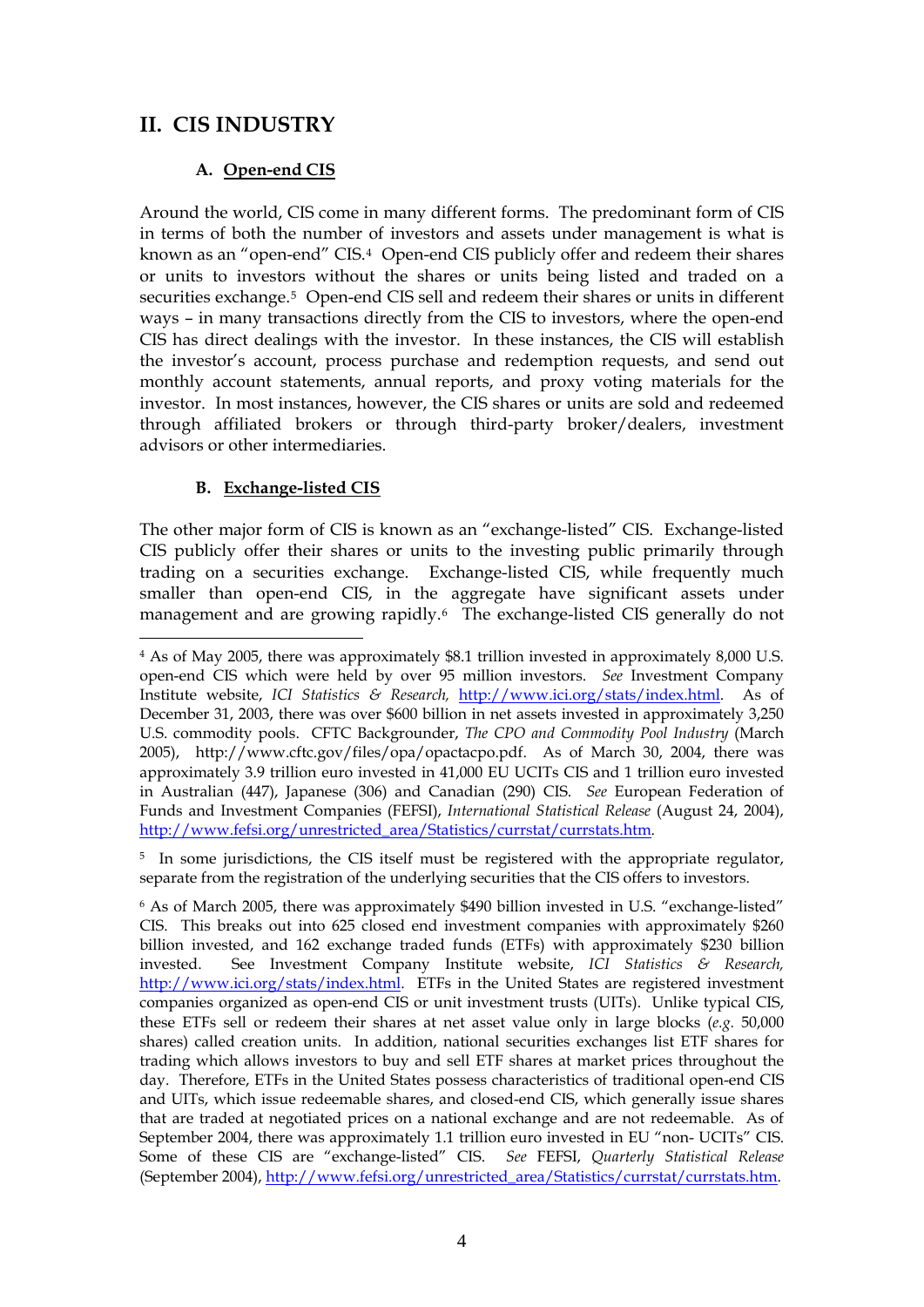<span id="page-4-0"></span>sell or redeem their shares or units directly with investors. Rather, exchange-listed CIS list the company's shares on an exchange, register their securities with the appropriate regulator, and then engage in an initial public offering to investors through an underwriting syndicate of investment banks. After the initial public offering is completed, investors purchase or sell exchange-listed CIS shares or units through their brokers who execute these transactions on the securities exchange – not with the CIS itself.

There are fundamental differences between open-end CIS and exchange-listed CIS. Exchange-listed CIS do not operate in the same manner as open-end CIS. Exchangelisted CIS do not open accounts for investors, while open-end CIS often do. The shares or units of the exchange-listed CIS are not sold or redeemed directly with investors, but are issued in large blocks and distributed through broker/dealers and other market intermediaries to individual and corporate investors. Exchange-listed CIS do not have the same opportunity to engage in investor identification and verification prior to accepting an investment or permitting a redemption of shares or units, while open-end CIS do.<sup>[7](#page-4-1)</sup> In this regard, exchange-listed CIS are just like any other public company that lists its shares on an exchange, and public companies – other than financial institutions – do not have specific anti-money laundering responsibilities. For these material reasons, the following guidance applies only to open-end CIS.[8](#page-4-2)

#### **C. Open-end CIS listed on exchanges**

<span id="page-4-1"></span><sup>1</sup> 7 To the extent an exchange-listed CIS makes a separate or related private placement of its securities, the CIBO Principles should be followed.

<span id="page-4-2"></span><sup>8</sup> In the United States, the anti-money laundering program rule and the customer identification program rule apply only to open-end CIS, *i.e.* mutual funds, 31 C.F.R. §§ 103.130(a) and 103.131(a)(5). Other jurisdictions, however, do impose certain anti-money laundering obligations on closed-end CIS, including exchange-listed CIS. In these circumstances, investment banks, broker/dealers or other market intermediaries also have anti-money laundering responsibilities with respect to the investors for whom they open accounts, including transactions in shares or units of exchange-listed CIS, and these intermediaries already are performing anti-money laundering functions for investors in exchange-listed and traded securities. Accordingly, in those jurisdictions that impose antimoney laundering obligations on exchange-listed CIS, the exchange-listed CIS may rely on such market intermediaries, consistent with CIBO Principle 5 and FATF Recommendation 9, as discussed more fully in section V(B) below.

In the European Union (EU), the anti-money laundering and customer identification rules apply to all types of CIS. *See also, Council Directive 2001/97/EC,* Article 3.9, cf. footnote 12 (December 4, 2001), amending EU, *Council Directive 91/308/EEC* (June 10, 1991), <http://www.fee.be/european/directives.htm>("The institutions and persons subject to this directive shall not be subject to the identification requirements provided for in this article where the customer is a credit or financial institution covered by this directive or a credit or financial institution situated in a third country which imposes, in the opinion of the relevant member states, equivalent requirements to those laid down by this directive"). The 1991 EU Council Directive concentrated on combating the laundering of drug proceeds through the traditional financial sector. It was extended in 2001 to cover the proceeds of a much wider range of criminal activities and a number of non-financial activities and professions. For further information, the following website can be consulted [http://europa.eu.int/comm/internal\\_market/en/company/financialcrime/index.htm](http://europa.eu.int/comm/internal_market/en/company/financialcrime/index.htm)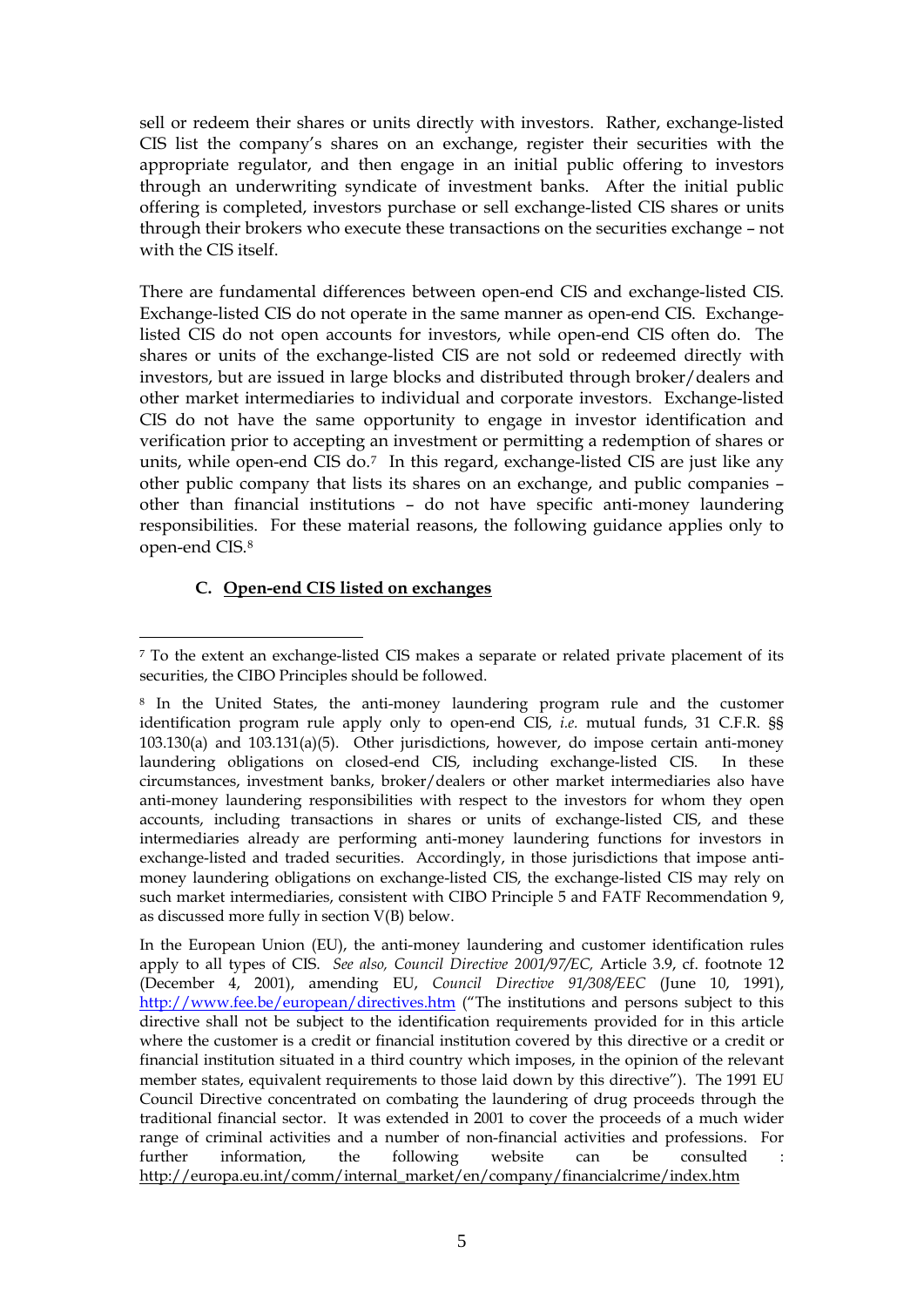<span id="page-5-0"></span>An open-end CIS/exchange-listed CIS hybrid situation exists in some jurisdictions. Some jurisdictions permit an open-end CIS to also list its shares or units on an exchange for trading.<sup>[9](#page-5-1)</sup> The primary reasons for these hybrid open-end CIS are to meet institutional investor requirements which are sometimes limited to investing in exchange listed shares and to permit investors to redeem their shares or units between the monthly and/or quarterly redemption periods. These hybrid open-end CIS permit investors to purchase or sell shares or units either: i) through buying or selling the shares or units on the exchange; or ii) directly with the CIS. The price of the shares or units of the hybrid open-end CIS are set by open market purchases and sales rather than by the net asset value (NAV) as determined by the CIS. These hybrid open-end CIS share attributes of both major forms of CIS mentioned above. These hybrid open-end CIS will be treated as open-end CIS to the extent transactions in their shares or units – either purchases or redemptions – occur off an exchange.

#### **D. Legal, management, and distribution structures of open-end CIS**

The legal structure of CIS varies considerably around the world. A CIS may be organized as a: i) company, with a board of directors who have overall responsibility for its operation, while management is delegated to a separate entity, unless the CIS has its own executive officers; ii) a limited partnership or other legal vehicle, with the general partner generally responsible for management; or iii) a trust or other contractual arrangement, with a trustee or custodian/depository with overall responsibility for its operation, except to the extent that the instrument creating the trust assigns responsibility for management to another entity. These legal structures for CIS management, however, may obscure some practical aspects of CIS organization. CIS generally are organized by professional financial intermediaries, *e.g.* banks, broker/dealers, insurance companies and investment advisors, which often place their employees in formal management positions within the CIS. The CIS typically then retains these financial intermediaries to provide investment advice and to conduct the day-to-day operations of the CIS.[10](#page-5-2) Consequently, compliance with legal requirements relating to the operations of a CIS actually may be carried out in fact by these investment advisors, in line with contractual agreements or by regulation, who may also implement appropriate anti-money laundering procedures for the CIS.[11](#page-5-3)

<span id="page-5-1"></span><sup>9</sup> These hybrid open-end CIS exist in Europe, Australia, and the United States. *See* discussion of U.S. ETFs in fn. 6 above.

<span id="page-5-2"></span><sup>10</sup> Most jurisdictions require that the assets of a CIS be segregated from the assets of the professional financial intermediary that organizes the CIS and be held by an independent custodian or depository.

<span id="page-5-3"></span><sup>&</sup>lt;sup>11</sup> In certain jurisdictions, the prevalent business model has management functions not at the CIS level itself, but higher up in the CIS complex. In the UK, for example, open-end CIS are required to be operated by authorised fund managers (AFMs) that are specifically authorised and regulated for that purpose. The AFM is responsible for ensuring that the operations of all CIS it manages are compliant with applicable anti-money laundering requirements. Further, the AFM usually deals as principal in the purchase and sale of CIS units with investors, with no involvement by the CIS. For the jurisdictions recognizing this business and regulatory model, the required procedures set forth in this guidance for CIS should be read as being required of the AFM.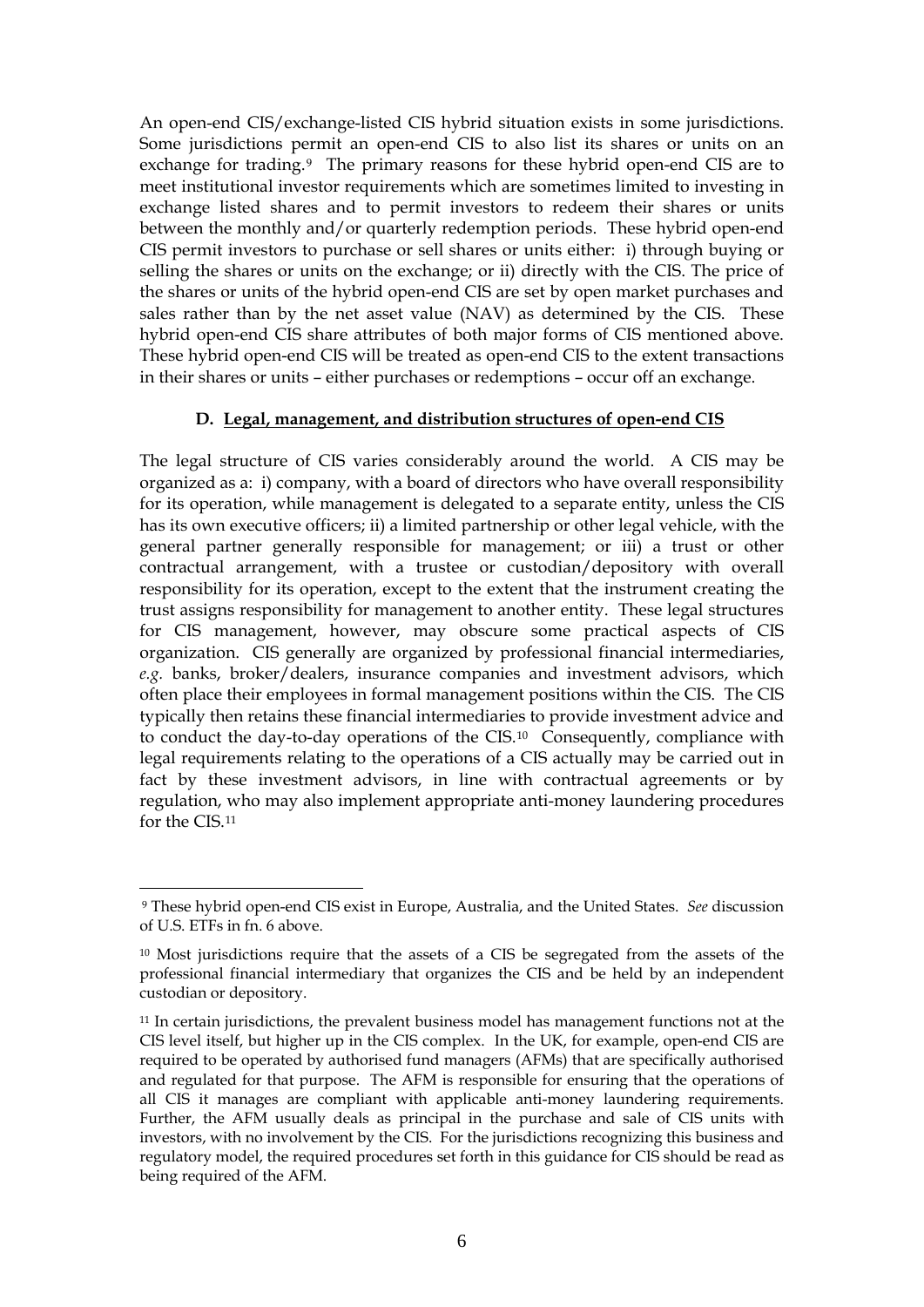<span id="page-6-0"></span>Distribution channels for the sale and redemption of CIS interests or units also vary considerably. As noted above, CIS interests or units may be marketed directly by the CIS to investors or may be marketed indirectly through banks, broker/dealers, insurance companies or other financial intermediaries. Frequently, CIS shares or units are marketed by financial intermediaries that are affiliates in a financial group (proprietary funds) or by independent third parties. Lastly, the manner in which CIS purchase and redemption orders are processed and settled similarly varies. The CIS may process orders directly from its investors, or orders may be processed through a registrar, transfer agent, clearing house or some other third party. When CIS interests or units are marketed indirectly by other financial intermediaries, and when orders are processed through a registrar or transfer agent, the CIS may have no direct contact with the investor, but only with the financial intermediary, registrar or transfer agent.

#### **E. CIS complexes and financial holding companies**

The CIS industry has grown significantly in the last 30 years. Today, the CIS industry has tens of trillions of dollars/euros in assets under management in approximately 50,000 CIS with millions of investors. The CIS industry remains, however, quite diverse in terms of structure. The industry ranges from small CIS companies which organize and run 2-3 CIS holding \$30 million in assets with under 10 employees, to large, multinational financial services holding companies with over 100 CIS holding billions in assets with hundreds of employees. Regardless of the size of the CIS complex, they normally have one or more investment adviser subsidiaries that provide investment advice to the CIS as well as marketing and distribution arrangements with unaffiliated financial intermediaries to distribute the shares or units of the CIS. In the larger CIS complexes, and in the large financial services groups with CIS divisions, it is common for there to be an affiliated broker/dealer.

Most CIS complexes establish policies and procedures – account opening documents, minimum investment size, redemption procedures, check-writing policies, etc. – that apply to all CIS in the complex. As discussed below, CIS complexes can adopt antimoney laundering programs that apply across all the CIS they sponsor, operate or advise (subject to any differences in anti-money laundering legislation<sup>[12](#page-6-1)</sup> in the jurisdictions in which the complex operates).[13](#page-6-2) Further, if a CIS complex is part of a larger financial services group, the CIS complex can choose to adopt the anti-money laundering program of the financial services group, as long as it meets the requirements set out below.

# **III. ANTI-MONEY LAUNDERING PROGRAMS**

1

Each open-end CIS should develop and implement a written program reasonably designed to prevent it from being used for money laundering and terrorist

<span id="page-6-1"></span><sup>12</sup> Anti-money laundering legislation includes laws, directives, and regulations. Anti-money laundering legislation that effectively implements the FATF Recommendations would be considered "appropriate anti-money laundering legislation" as that term is used herein.

<span id="page-6-2"></span><sup>&</sup>lt;sup>13</sup> For the UK, references to CIS in this guidance should be interpreted as referring to the AFM, with respect to all CIS that it manages.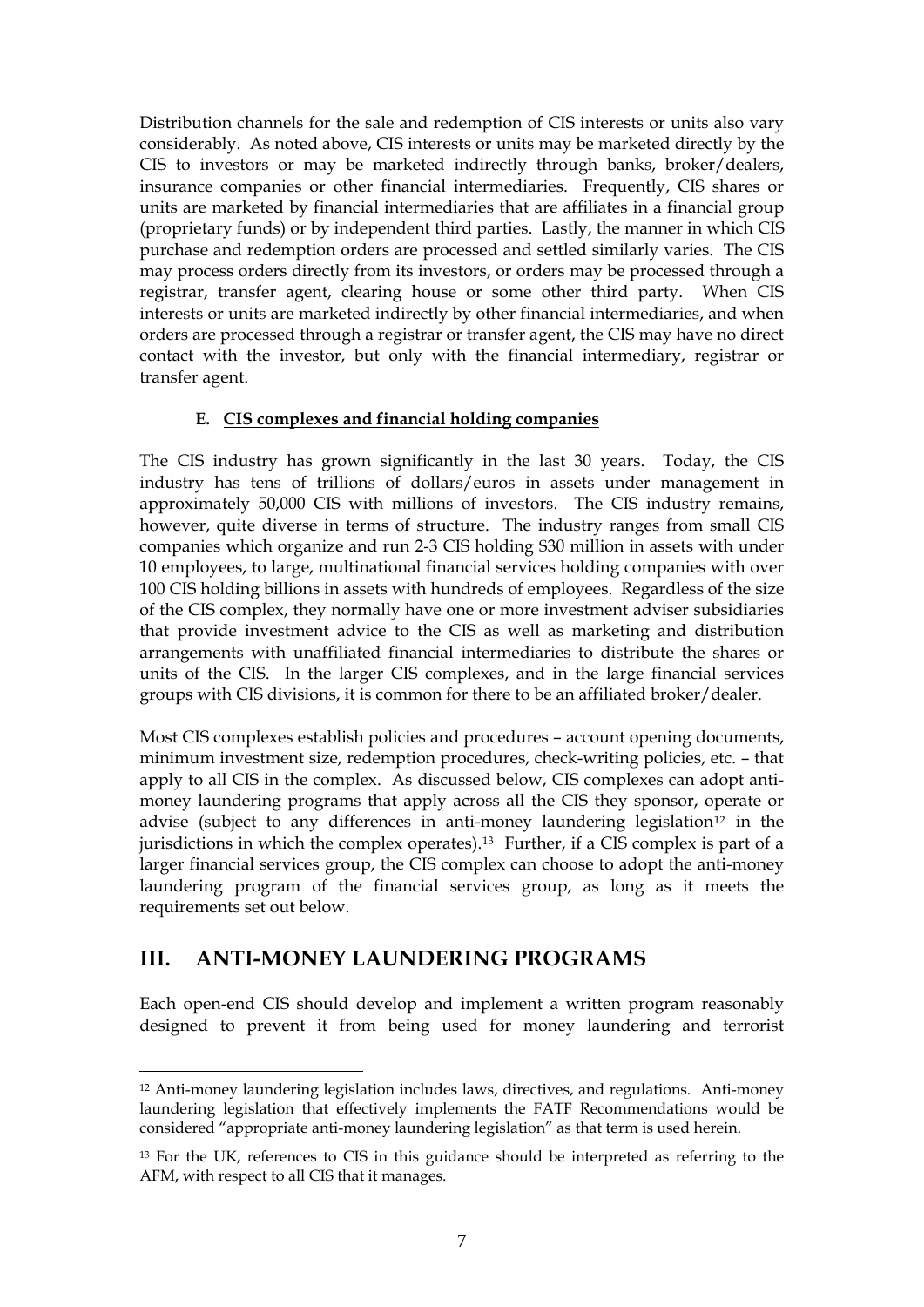<span id="page-7-0"></span>financing.[14](#page-7-1) This program should be approved in writing by the directors of a CIS company, authorized fund manager, general partner of a limited partnership, trustee of a unit trust or trustee/manager. It should include: i) the establishment of policies, procedures, and internal controls; ii) an ongoing employee training program; iii) an independent audit function to test the program for compliance; and iv) appropriate compliance management arrangements.[15](#page-7-2) The type and extent of measures to be taken for each of these requirements should be tailored with respect to the risk or vulnerability to money laundering and terrorist financing and the size, location, and activities of the business.

## **A. Policies and Procedures**

Written policies and procedures should set forth clearly the details of the program, including the responsibilities of the individuals and departments involved. Policies, procedures, and internal controls should be reasonably designed to detect activities indicative of money laundering and to assure compliance with anti-money laundering legislation. The open-end CIS should monitor the operation of its program and assess its effectiveness. Customer identification and verification procedures consistent with CIBO Principles, as well as procedures regarding the detection and reporting of suspicious activity, should be included as a part of the anti-money laundering program.

# **B. Employee Training**

<u>.</u>

The training program for employees of the open-end CIS (and of its sub-contractors) should provide both a general awareness of overall anti-money laundering legislation and money laundering issues, as well as more job-specific guidance

<span id="page-7-1"></span><sup>&</sup>lt;sup>14</sup> CIS should adopt effective anti-money laundering programs for a number of compelling reasons, including (but not limited to) ensuring compliance with applicable anti-money laundering legislation, satisfying the potential requirements of other institutions subject to anti-money laundering requirements regarding the soundness of their customer due diligence procedures, and minimizing exposure to reputational and legal risks (*e.g.* risks associated with accepting an investment from a prohibited investor). *See also* The Joint Forum, *Initiatives by the BCBS, IAIA, and IOSCO to Combat Money Laundering and the Financing of Terrorism* at 9 (June 2003), [http://www.iosco.org/library/index.cfm?CurrentPage=2&section=pubdocs&year=2003&ro](http://www.iosco.org/library/index.cfm?CurrentPage=2§ion=pubdocs&year=2003&rows=10) [ws=10](http://www.iosco.org/library/index.cfm?CurrentPage=2§ion=pubdocs&year=2003&rows=10) (appropriate internal controls include the adoption of a written internal policy regarding the prevention of the use of the firm for money laundering and the establishment of management controls to prevent the involvement of the firm in money laundering schemes); EU *Council Directive 2001/97/EC,* Article 11 (Member States shall ensure that financial institutions "establish adequate procedures of internal control and communication in order to forestall and prevent operations related to money laundering" and "take appropriate measures so that their . . . relevant employees [participate] in special training programmes to help them recognise operations which may be related to money laundering as well as to instruct them as to how to proceed in such cases"); in the United States, 31 U.S.C. §§ 5312(a)(2)(I) and 5318(h)(1) (statutory provisions requiring investment companies to establish anti-money laundering programs).

<span id="page-7-2"></span><sup>&</sup>lt;sup>15</sup> The guidance regarding these four elements set forth in text is generally consistent with the U.S. anti-money laundering program rule applicable to open-end CIS, *i.e.* mutual funds ("US Mutual Fund AML Program Rule"), 31 C.F.R. § 103.130. *See* 67 Fed. Reg. 21117 at 21121 (April 29, 2002).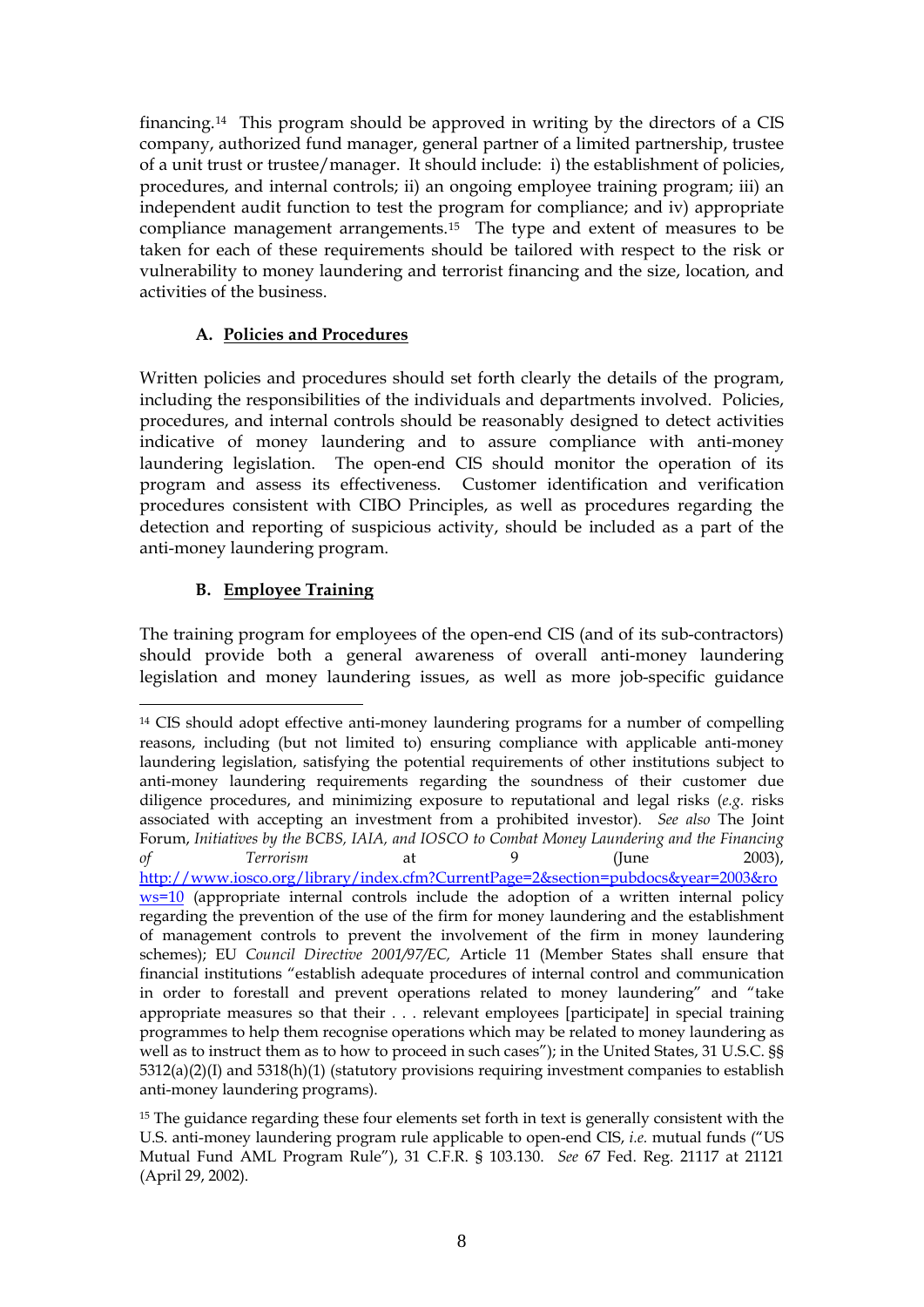<span id="page-8-0"></span>regarding particular employees' roles and functions in the anti-money laundering program. For employees whose duties bring them in contact with anti-money laundering legislation or possible money laundering activity, training should occur when the employee assumes those duties, with subsequent periodic updates and refreshers.

# **C. Independent Audit**

The open-end CIS should conduct periodic independent testing of its program to assess compliance with and the effectiveness of the program, and to assure that the program is functioning as designed. Such testing may be accomplished either by a qualified outside party, or by employees of the open-end CIS or its sub-contractors so long as those same employees or sub-contractors are not involved in the operation or oversight of the program. A written assessment or report should be a part of the review, and any recommendations should be promptly implemented or submitted to the directors of a fund company, general partner of a limited partnership, or trustee of a unit trust for consideration.

# **D. Compliance Management**

The open-end CIS should charge an individual (or group of individuals) with the responsibility for overseeing the anti-money laundering program. The person (or group of persons) should be knowledgeable regarding anti-money laundering legislation and money laundering issues and risks, and empowered with full responsibility and authority to develop and enforce appropriate policies and procedures throughout each CIS covered by the program. While performance of the compliance function can be sub-contracted, the person responsible for the supervision of the overall program should be an officer of the open-end CIS.

# **E. CIS Complexes and Anti-Money Laundering Programs**

As discussed above, an open-end CIS often is part of a CIS complex and/or a large financial services group. CIS complexes may choose to establish an anti-money laundering program that applies to all CIS that they sponsor, operate or advise. Further, large financial services groups that have banks, broker/dealers or insurance companies as their core business may already have in place an anti-money laundering program that applies to all companies within the group. A CIS complex or division within a financial services group may utilize the group's anti-money laundering program, so long as every CIS is covered by an anti-money laundering program containing the four elements set forth above. Each CIS – through its board of directors, general partner or trustee - should have clear written documentation indicating that it has adopted an anti-money laundering program even if it is the CIS complex's program or the financial services group's program. Moreover, when it is permissible for a CIS to contractually delegate the implementation and operation of its anti-money laundering program, the CIS remains responsible for its program and therefore should obtain the written consent of the delegate ensuring the availability of information and records relating to the program and permitting regulatory inspections of the delegate for purposes of the program.[16](#page-8-1)

<span id="page-8-1"></span><sup>1</sup> 16 This is generally in line with the US Mutual Fund AML Program Rule. *See* 31 C.F.R. § 103.130, 67 Fed. Reg. 21117 at 21119 (April 29, 2002).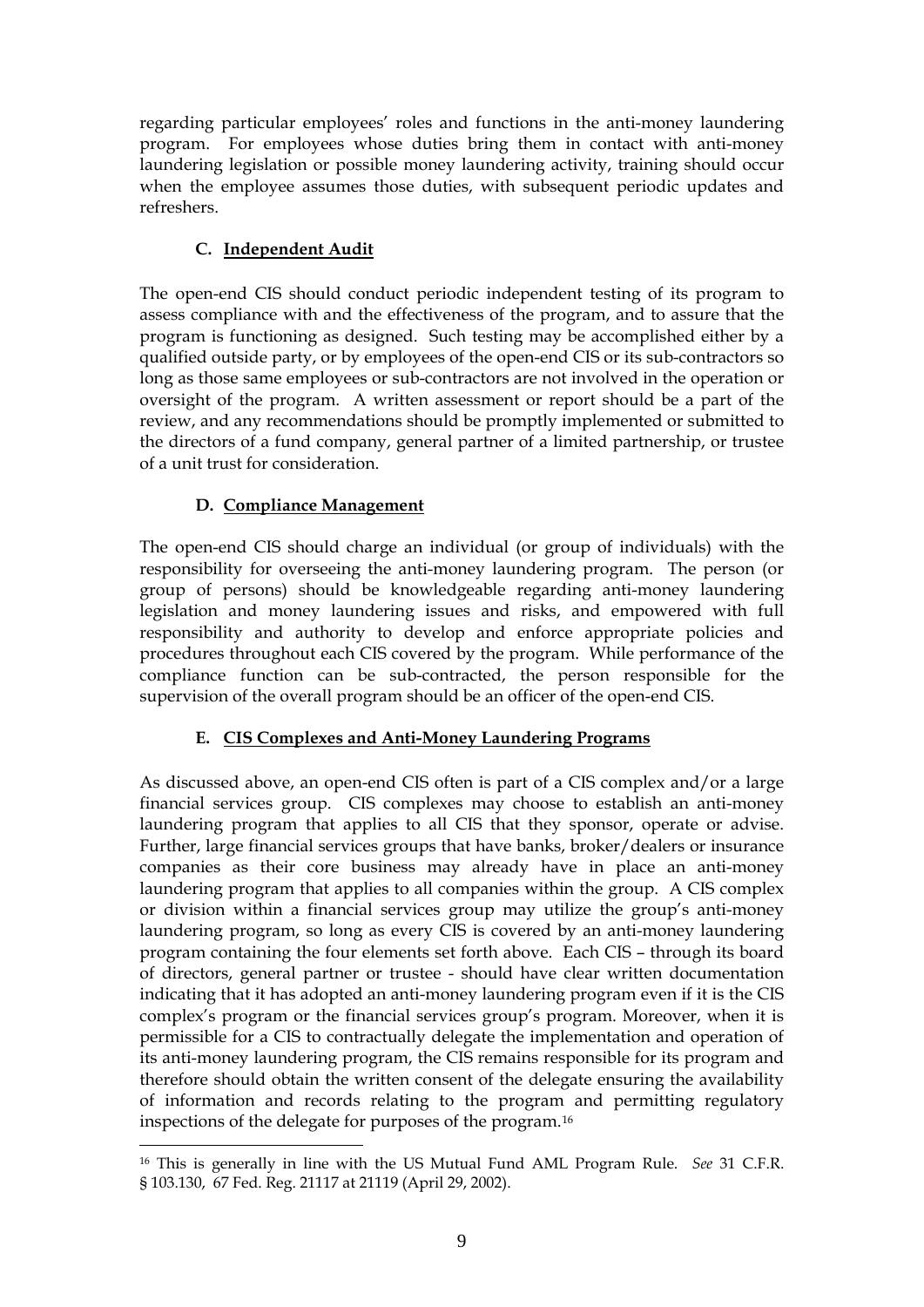# <span id="page-9-0"></span>**IV. CLIENT IDENTIFICATION AND VERIFICATION PROCEDURES**

An open-end CIS may apply client verification procedures on a risk-sensitive basis. The open-end CIS should establish the bases for such risk determinations and should be able to justify its assessments to its regulator.<sup>[17](#page-9-1)</sup>

#### **A. Responsibility for client[18](#page-9-2) identification and verification**

The open-end CIS has a responsibility for verifying the identity of the investor, and the beneficial owner of the investor when it is apparent that an account is beneficially owned by a party other than the investor, and performing more general "know your customer" procedures following a risk-based approach.[19](#page-9-3) As noted above, IOSCO articulated in May 2004 the CIBO Principles for client identification and beneficial ownership to address the Client Due Diligence (CDD) process for the securities industry – customer identification and verification, know your customer, and the keeping of related data.[20](#page-9-4) The general "know your customer" procedures are described in detail in CIBO Principle 3, including obtaining information about the client's circumstances, such as financial background and business objectives, in order to develop a business and risk profile and to ensure that transactions being conducted are consistent with that profile (including, where necessary, the client's source of funds.) The directors of a CIS, authorized CIS manager, general partner of a limited partnership, or trustee of a unit trust should adopt a written policy describing in general terms the process that the open-end CIS will follow.[21](#page-9-5)

It is not unusual for an open-end CIS to have no employees. The CIS - through its board of directors, general partner or trustee – normally will contract out most of the management functions of the CIS. It is expected that most open-end CIS - through their board of directors, general partner or trustee – will contract out the anti-money laundering function to an investment advisor or other service provider. *See* discussion of sub-contracting in Section V(A) below.

#### **B. Verifying investor identity**

Measures to identify and verify the identity of the investor, and the beneficial owner<sup>[22](#page-9-6)</sup> of the investor when it is apparent that an account is beneficially owned by a party other than the investor, to the extent reasonable and practicable, may be

<span id="page-9-1"></span><sup>17</sup> *See* CIBO Principles at 3 and 4.

<span id="page-9-2"></span><sup>&</sup>lt;sup>18</sup> A prospective investor that wants to open a new account by purchasing shares or units.

<span id="page-9-3"></span> <sup>19</sup> In some jurisdictions, applicable law will allocate this responsibility explicitly to the investment manager of the open-end CIS.

<span id="page-9-4"></span><sup>20</sup> *See* fn. 2 above, at 2.

<span id="page-9-5"></span><sup>21</sup> *See* fn. 19 above.

<span id="page-9-6"></span><sup>22</sup> CIBO Principle 2 defines a beneficial owner as "the natural person or persons who ultimately own, control [or influence] a client and/or the person on whose behalf a transaction is being conducted. It also incorporates those persons who exercise ultimate effective control over a legal person or arrangement." *See* CIBO Principles at 7 n.3; *see also*  FATF 40 Recommendations at 12.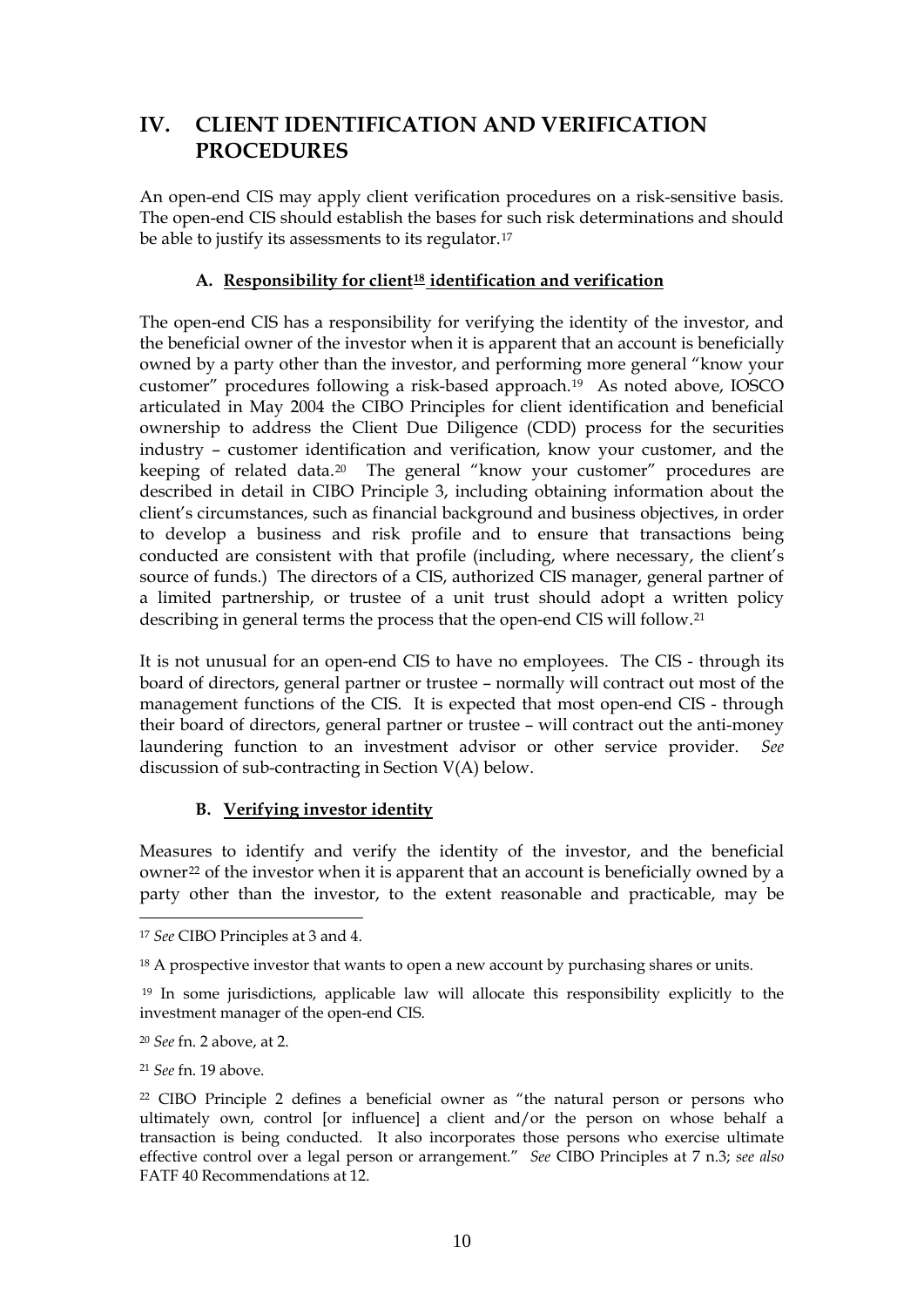determined on a risk-sensitive basis depending on the type of investor, business relationship or transaction, (To address ICI/US) types of identifying information available, and the types of accounts opened by the CIS.[23](#page-10-0) This applies to units sold or redeemed by the open-end CIS or through any market intermediary. The verification should provide a reasonable basis for the open-end CIS to believe that the true identity of the investor is adequately known. Where the risk that an openend CIS will not know the true identity of an investor is higher (*e.g.*, accounts for politically exposed persons or entities with complex structures; accounts for nationals, residents, or entities from countries considered to be non-cooperative or inadequately regulated, etc.), an open-end CIS should apply more stringent client identification measures[.24](#page-10-1) Investor identification and verification processes should be properly documented in each case, and such records should be kept for at least five years after the business relationship has ended.[25](#page-10-2)

An open-end CIS may rely on documents as well as on non-documentary methods, or a combination of both, in order to identify investors and verify their identity.[26](#page-10-3)

With respect to natural persons, reliable verification methods could include the following:

<u>.</u>

<span id="page-10-0"></span><sup>&</sup>lt;sup>23</sup> This is in line with FATF Recommendation 5 and CIBO Principle 1. The United States also has adopted a risk-based approach for verifying the identity of each customer to the extent reasonable and practicable in its customer identification program rule for mutual funds ("US Mutual Fund CIP Rule"), 31 C.F.R.  $\S$  103.131(b)(2). In addition, in the EU this is in line with *Council Directive 2001/97/EC* as article 3.11 addresses the situation where an investor is not physically present for identification purposes ("non-face to face" operations). This also is in line with the provisions of articles 6,7 2°1, 10, 10 b and 11 of the European Commission proposition aimed at updating and improving the EU money laundering Council Directive (30th June 2004). For further information, the following website can be consulted: [http://europa.eu.int/comm/internal\\_market/en/company/financialcrime/index.htm](http://europa.eu.int/comm/internal_market/en/company/financialcrime/index.htm) 

<span id="page-10-1"></span><sup>24</sup> *See* CIBO Principle 1. *See also* fn. 35 (concerning countries considered to be non-cooperative in anti-money laundering efforts) and fn. 26 (concerning blocked person lists and other sanctions), below. In the United States, rules that would require special due diligence for correspondent accounts for foreign financial institutions and private banking accounts for foreign persons have been proposed. *See Due Diligence Anti-Money Laundering Programs for Certain Foreign Accounts,* 67 Fed. Reg. 37736 (May 30, 2002).

<span id="page-10-2"></span><sup>25</sup> This is in line with CIBO Principles 1 and 4, EU Council Directive Articles 3 and 4, and generally in line with the US Mutual Fund CIP Rule, 31 C.F.R. §§ 103.131(b)(2) and 103.131(b)(3).

<span id="page-10-3"></span><sup>&</sup>lt;sup>26</sup> An open-end CIS also should check investor names (and names of beneficial owners, if known) against blocked person lists maintained by the EU and the Office of Foreign Asset Control (OFAC) in the United States. In addition, some jurisdictions have imposed sanctions prohibiting financial institutions from maintaining accounts for or on behalf of certain foreign financial institutions. *See e.g.* United States imposition of special measures against Burma, and two Burmese financial institutions, designated as primary money laundering concerns, 69 Fed. Reg. 19093 and 19098 (April 12, 2004). In the United States, these are not required by the US Mutual Fund CIP Rule itself, but rather are separate legal requirements that many mutual funds fulfill in conjunction with performing their customer identification and verification procedures.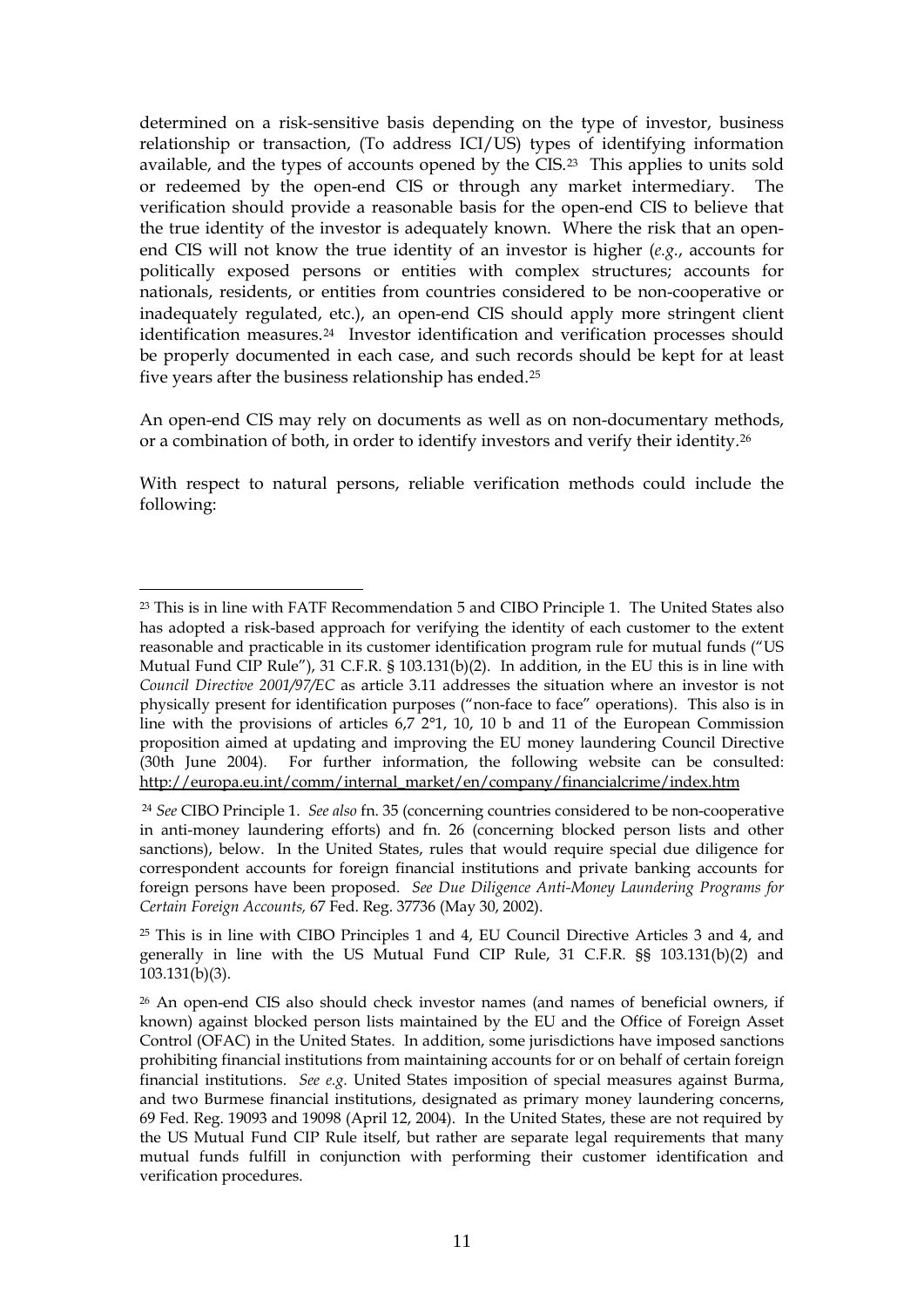- An unexpired government-issued identification evidencing nationality or residence and bearing a photograph or other similar safeguards, such as a driver's license or passport;
- Independently verifying the investor's identity through the comparison of information provided by the investor with information from a consumer reporting agency, public database, or other source;
- Checking references with other financial institutions;
- Obtaining account statements; and
- Face-to-face meetings; interviews; statements; home visits; references from previous business relationships.

With respect to non-natural persons, reliable verification methods could include the following:

- Obtaining proof of incorporation or similar evidence of the legal status of the legal person or arrangement, as well as information concerning the investor's name, the names of trustees, legal form, address, directors, and documents evidencing the power of a person to bind the legal person or arrangement;
- Forming an understanding of the ownership and control structure; and
- Identifying the natural persons with a controlling interest and identifying the natural persons who comprise the management of the legal person or arrangement.[27](#page-11-0)

With respect to another CIS, and/or a fund of funds, the open-end CIS need not verify the identity of the underlying beneficial owners of an investing CIS or fund of funds that:

• Is regulated or registered;

- Is based in a jurisdiction that the open-end CIS is satisfied has appropriate anti-money laundering legislation;
- Has in place an anti-money laundering program; and
- Is supervised for, and has measures in place to comply with, CDD requirements.[28](#page-11-1)

<span id="page-11-0"></span><sup>&</sup>lt;sup>27</sup> This is consistent with CIBO Principle 1 and is similar to the US Mutual Fund CIP Rule, 31 C.F.R. § 103.131(b)(2)(ii). *See* 68 Fed. Reg. 25131 at 25148 (May 9, 2003).

<span id="page-11-1"></span><sup>&</sup>lt;sup>28</sup> This is in line with CIBO Principle 2, which provides that where "the client or the owner of the controlling interest is a . . . regulated or registered investment vehicle, such as a collective investment scheme, mutual fund or commodity pool, that is subject to adequate regulatory disclosure requirements, it is not necessary to seek to identify and verify the identity of any shareholder, participant or unit holder of that entity." This also is in line with the general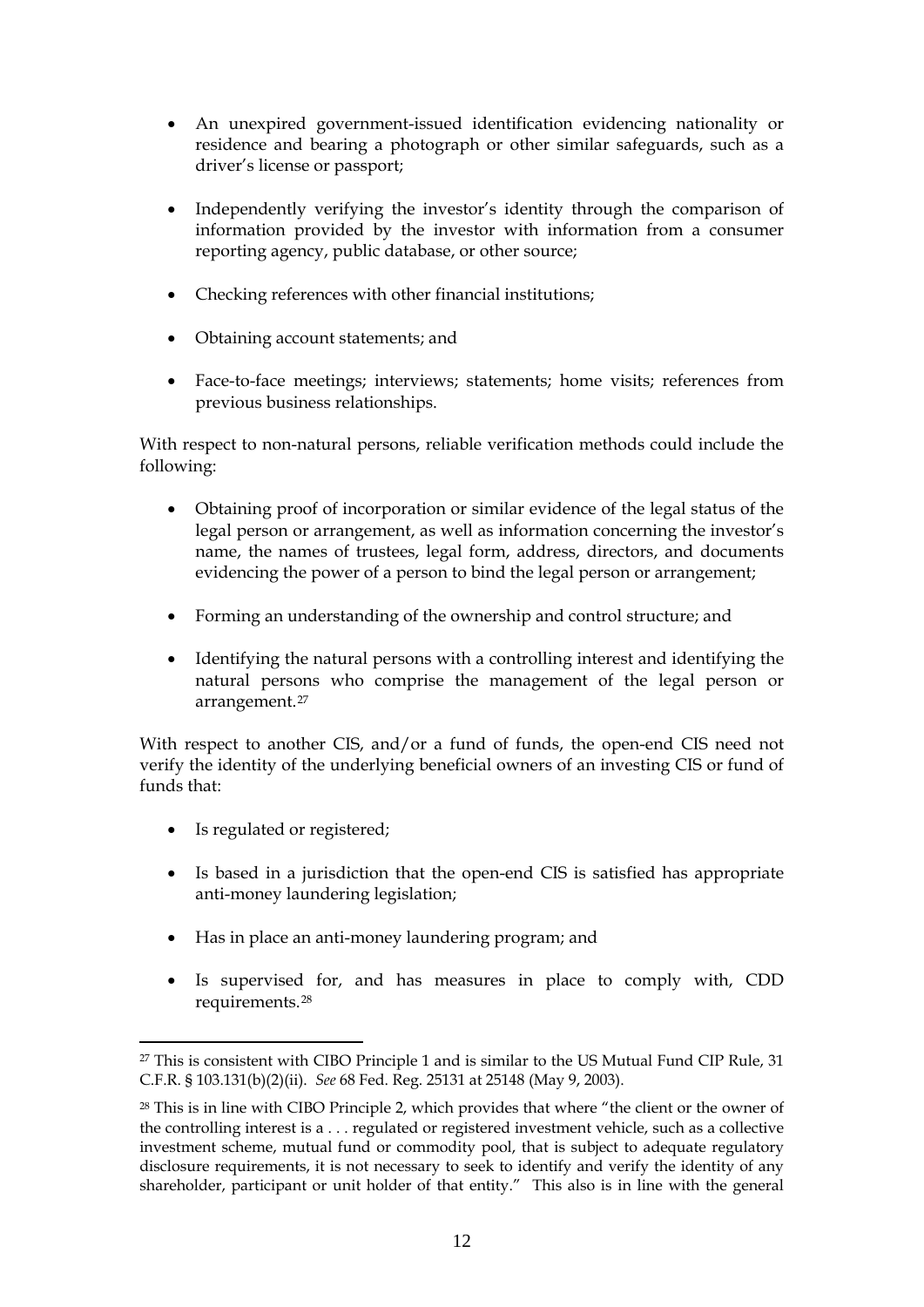# **C. Timing of identification and verification**

<span id="page-12-0"></span>The open-end CIS should identify the investor before or during the opening of an account or accepting an investment. The open-end CIS should verify identity as soon as possible, before or after the opening of an account or accepting an investment, for purposes of assuring that the risks are effectively managed. In this regard, it is essential not to interrupt the normal conduct of business.[29](#page-12-1)

Where the investor's identity has yet to be verified, the open-end CIS will need to adopt risk management procedures with respect to the conditions under which an investor may utilize the account or investment prior to verification. These procedures should include a set of measures such as a limitation of the number, types and/or amount of transactions that can be performed, and the monitoring of large transactions being carried out of expected norms for that type of relationship. Where it is not possible after reasonable efforts to verify the identity of an investor, the open-end CIS should consider halting transactions or terminating its relationship[30](#page-12-2) and also should consider making a suspicious activity report to the appropriate authorities in relation to the investor.[31](#page-12-3) It may be appropriate for the open-end CIS to consult with its regulator and appropriate law enforcement agencies prior to halting transactions in a particular account or terminating its relationship with any investor.

#### **D. Potential low risk situations**

As noted above, the identity verification procedures of an open-end CIS may be riskbased depending on the type of investor, business relationship, or transaction. Where there are low risks, it may be appropriate for an open-end CIS to apply simplified verification procedures.[32](#page-12-4) These procedures, of course, must still be

1 provision of article 7 of the European Commission proposition regarding the update and improvement of the EU money laundering Directive (30th June 2004). For further information, the following website can be consulted: [http://europa.eu.int/comm/internal\\_market/en/company/financialcrime/index.htm.](http://europa.eu.int/comm/internal_market/en/company/financialcrime/index.htm)

<span id="page-12-1"></span><sup>29</sup> *See* CIBO Principle 1. This also is in line with the general provision of article 7 of the European Commission proposition regarding the update and improvement of the EU money laundering Directive (30th June 2004). For further information, the following website can be consulted:

[http://europa.eu.int/comm/internal\\_market/en/company/financialcrime/index.htm.](http://europa.eu.int/comm/internal_market/en/company/financialcrime/index.htm)

<span id="page-12-2"></span><sup>30</sup> It may be necessary to make this clear within offering documents and on contract notes, etc.

<span id="page-12-3"></span><sup>31</sup> This is in line with CIBO Principles 1 and 6, as well as the US Mutual Fund CIP Rule, 31 C.F.R. §§ 103.131(b)(2)(ii)-(iii).

<span id="page-12-4"></span><sup>32</sup> *See* CIBO Principle 1 (". . . where information on the identity of the client is publicly available or where adequate checks and controls exist elsewhere in national systems, it is reasonable to permit [entities] to apply simplified or reduced measures when identifying and verifying the identity of the client"); *see also* FATF Recommendation 5 ("In certain circumstances, where there are low risks, countries may decide that financial institutions can apply reduced or simplified measures"). The US Mutual Fund CIP Rule requires risk-based procedures for verifying the identity of each customer, though it does not use the term "simplified verification procedures." 31 C.F.R. § 103.131(b)(2). *See* 68 Fed. Reg. 25131 at 25135 (May 9, 2003) (a mutual fund's customer identification program "must include risk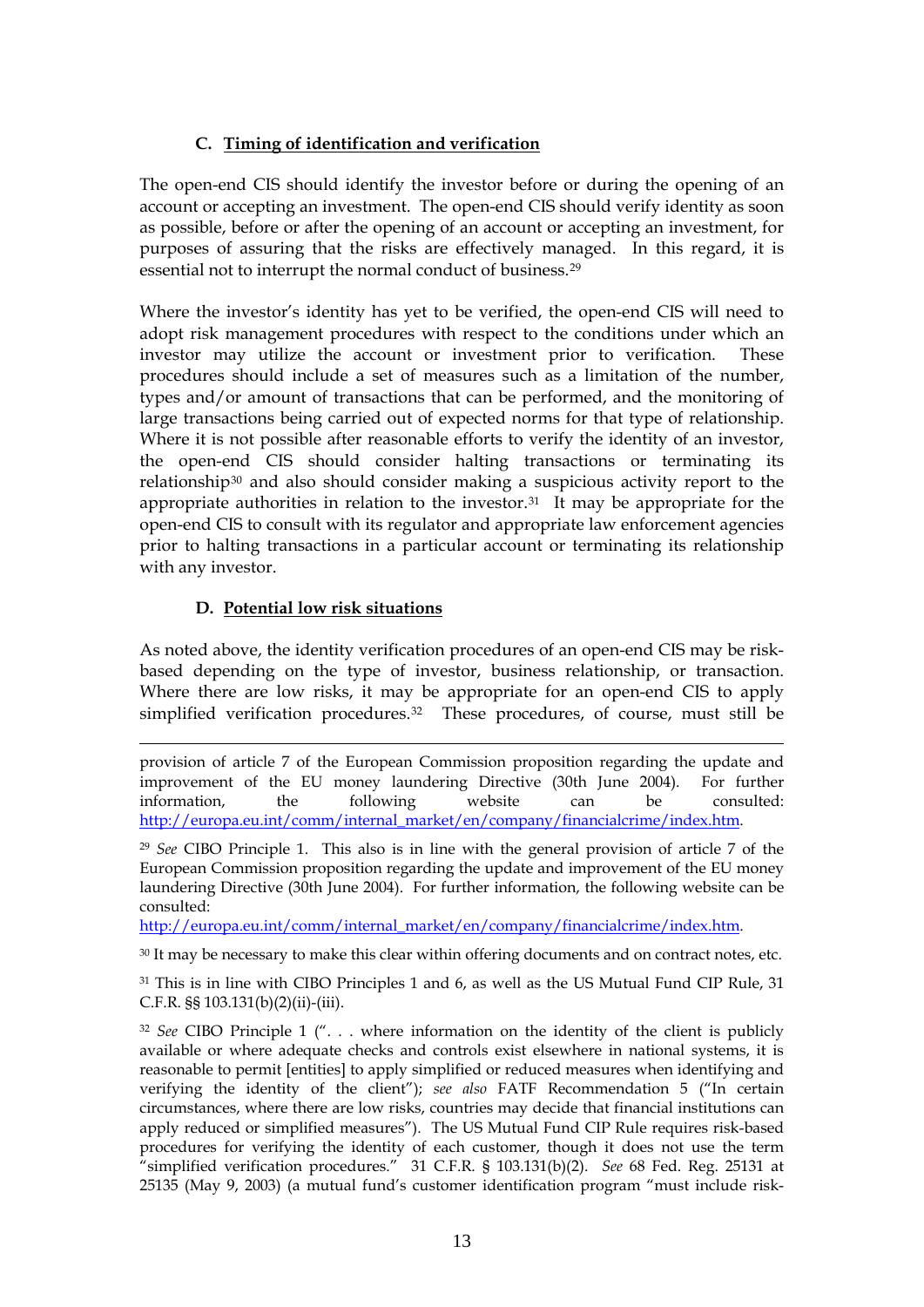<span id="page-13-0"></span>sufficient for the CIS to achieve the goal of verification – establishing a reasonable belief that it knows the true identity of its investor.

#### **1. Bunched orders through omnibus accounts from market intermediaries**

One example of a potentially low-risk situation is where shares or units in an openend CIS are held by a market intermediary. As noted above, it is common for openend CIS to market their shares and units through broker/dealers, banks and other market intermediaries,<sup>[33](#page-13-1)</sup> and for these market intermediaries to submit "bunched orders" through an omnibus account at the end of the trading day to an open-end CIS. These bunched orders are purchase and redemption orders representing all of the market intermediary's customer orders for a particular trading day, which in some instances can be for tens of millions of dollars and represent hundreds of customer transactions. (To address IMA/UK)In these situations, the open-end CIS maintains a business relationship with the market intermediary. The open-end CIS may have no/limited information regarding the individual customers for which the market intermediary is submitting the orders. When the open-end CIS has such information, it is used primarily by the market intermediary to facilitate both the allocation of the purchases and redemptions to customer accounts and the accounting and book keeping for those accounts.

Certain jurisdictions consider it low risk when a financial institution (*e.g.* a broker/dealer or bank), acting as an intermediary, submits bunched orders through an omnibus account to an open-end CIS where the financial institution:[34](#page-13-2) i) is based in a jurisdiction that the CIS is satisfied has appropriate anti-money laundering legislation;[35](#page-13-3) ii) has in place an anti-money laundering program; and iii) is

1

<span id="page-13-1"></span><sup>33</sup> In some jurisdictions, an open-end CIS is required by law to market its shares and units through banks and other market intermediaries.

<span id="page-13-2"></span><sup>34</sup> The business of safekeeping and administration of liquid securities, and otherwise administering funds on behalf of other persons, are considered "financial institutions" for these purposes.

<span id="page-13-3"></span><sup>35</sup> FATF has published, and periodically updates, a list of non-cooperative countries and territories (NCCT List) that have critical deficiencies in their anti-money laundering systems or have demonstrated unwillingness to cooperate in anti-money laundering efforts. The NCCT List can be accessed through FATF's website at [http://www1.oecd.org/fatf/NCCT\\_en.htm](http://www1.oecd.org/fatf/NCCT_en.htm). Authorities in some jurisdictions also publish guidance and warnings regarding transactions involving foreign jurisdictions that have not implemented anti-money laundering measures according to internationally recognized standards. In the United States, the Financial Crimes Enforcement Network (FinCEN) issues periodic Advisories to financial institutions, which can be accessed through FinCEN's website at [http://www.fincen.gov/pub\\_main.html,](http://www.fincen.gov/pub_main.html) and also can designate a country as a primary money laundering concern, *see e.g.* 67 Fed. Reg. 78859 (December 26, 2002) (Nauru). An openend CIS is not prohibited from doing business with or accepting accounts from investors in a country so identified by FATF or its own jurisdiction, but should exercise increased due diligence in such circumstances. On the other hand, the fact that a particular country or jurisdiction is not included on the NCCT List, or the subject of any such warning or Advisory, does not mean that it is presumed to be low risk.

based procedures for verifying the identity of each customer to the extent reasonable and practicable. . . . The procedures must be based on the mutual fund's assessment of the relevant risks . . .").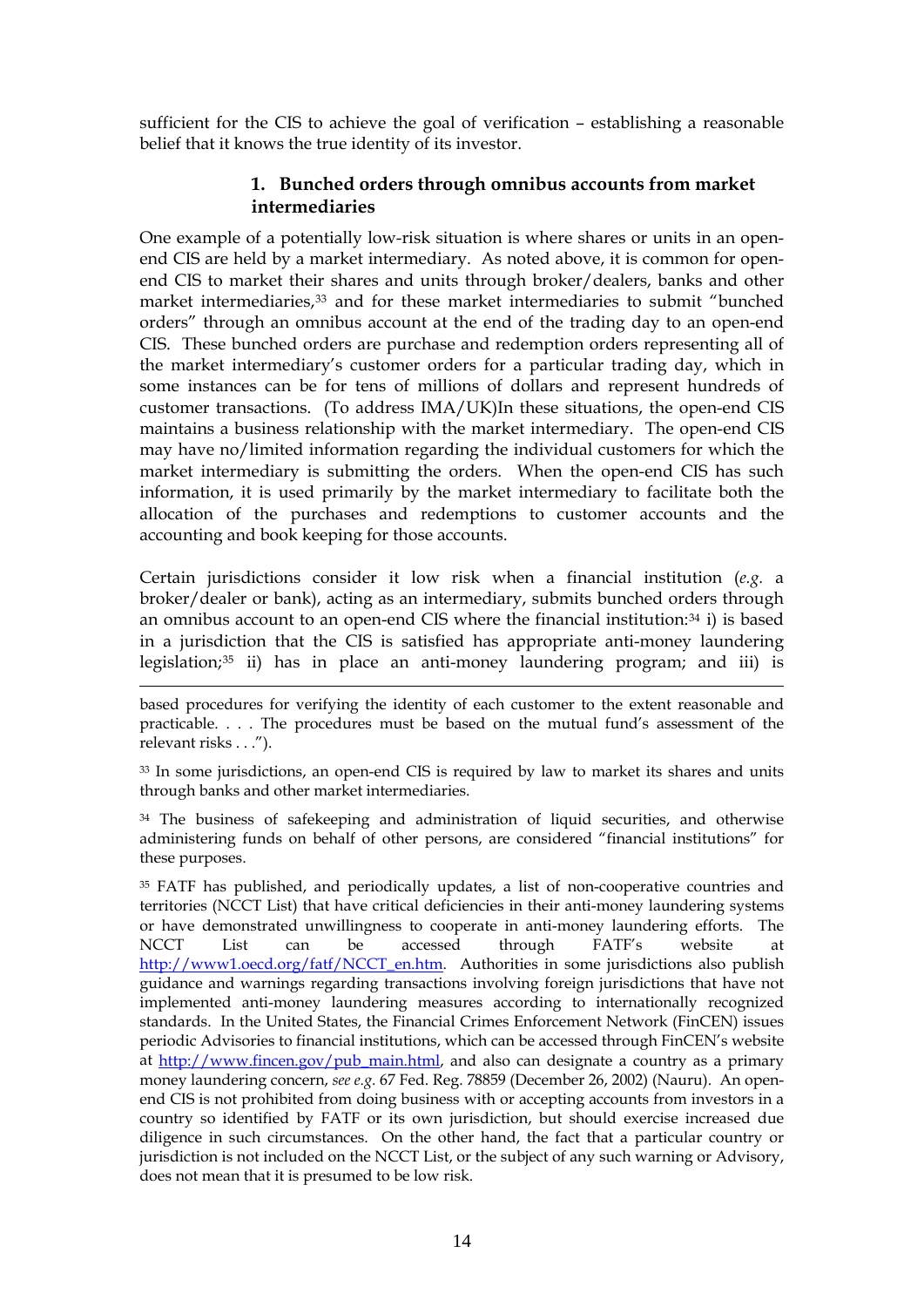<span id="page-14-0"></span>supervised for compliance, and has measures in place to comply, with those requirements. As financial institutions subject to their own anti-money laundering obligations under their respective jurisdiction's anti-money laundering legislation, these market intermediaries will already have in place an anti-money laundering program similar to the one that an open-end CIS is required to have. In certain jurisdictions and certain circumstances<sup>[36](#page-14-1)</sup>, the open-end CIS therefore may apply simplified verification procedures, an example of which might involve only verifying the market intermediary who holds the shares or units on behalf of the investors, and not on the underlying investors themselves.[37](#page-14-2) In this situation, the market intermediary submitting the bunched order – not the underlying investors – could be considered the customer of the open-end CIS for these purposes.

#### **2. CIS and fund of funds investing in open-end CIS**

It is common for a CIS to invest in other CIS, including open-end CIS. CIS that specialize in investing in other CIS are known as "funds of funds" (FOFs). CIBO Principle 2 recognizes that this presents a low-risk situation when the investor is "a regulated or registered investment vehicle, such as a collective investment scheme, mutual fund or commodity pool . . ." In certain jurisdictions and in certain circumstances, it may be appropriate for an open-end CIS to apply simplified verification procedures to those investors that are themselves regulated or registered CIS: i) based in a jurisdiction that the open-end CIS is satisfied has appropriate antimoney laundering legislation; ii) has in place an anti-money laundering program; and iii) is supervised for, and has measures in place to comply with, CDD requirements. In this situation, the CIS and/or FOF (i*.e.* the investing CIS), not the underlying shareholders, should be considered the client of the open-end CIS for these purposes, and it is not necessary for the open-end CIS "to seek to identify and verify the identity of any shareholder, participant or unit holder of that entity."[38](#page-14-3)

<span id="page-14-1"></span><sup>&</sup>lt;sup>36</sup> In the United States, where a broker/dealer or other financial intermediary purchases mutual fund shares on behalf of its customers through an omnibus account, the holder of the omnibus account (*i.e.* the intermediary) is considered to be the mutual fund's customer; while the mutual fund must identify and verify the intermediary, it need not verify the identities of the intermediary's customers. *See* 68 FR 25131 at 25135 (May 9, 2003); *see also Guidance from the Staffs of the Department of the Treasury and the U.S. Securities and Exchange Commission, Questions and Answers Regarding the Mutual Fund Customer Identification Program Rule (31 CFR 103.131),* Question 2, (August 11, 2003) (similar treatment for intermediaries that purchase mutual fund shares (To address ICI/US) on behalf of investors that are cleared and settled through an account with the National Securities Clearing Corporation's Fund/SERV system), <http://www.sec.gov/divisions/investment/guidance/qamutualfund.htm>. Under proposed rules, United States mutual funds would also be required to have special due diligence procedures when the intermediary is a foreign financial institution. *See Special Due Diligence For Certain Foreign Accounts (Interim Final Rule),* 67 Fed. Reg. 48348 (July 23, 2002).

<span id="page-14-2"></span><sup>&</sup>lt;sup>37</sup> This is in line with CIBO Principle 1a regarding client identification and verification policies for an omnibus account established at a domestic financial institution (although CIBO Principle 1a also provides that an omnibus account for a foreign financial institution may present a potentially higher risk such that enhanced procedures should be applied).

<span id="page-14-3"></span><sup>38</sup> *See* CIBO Principle 2.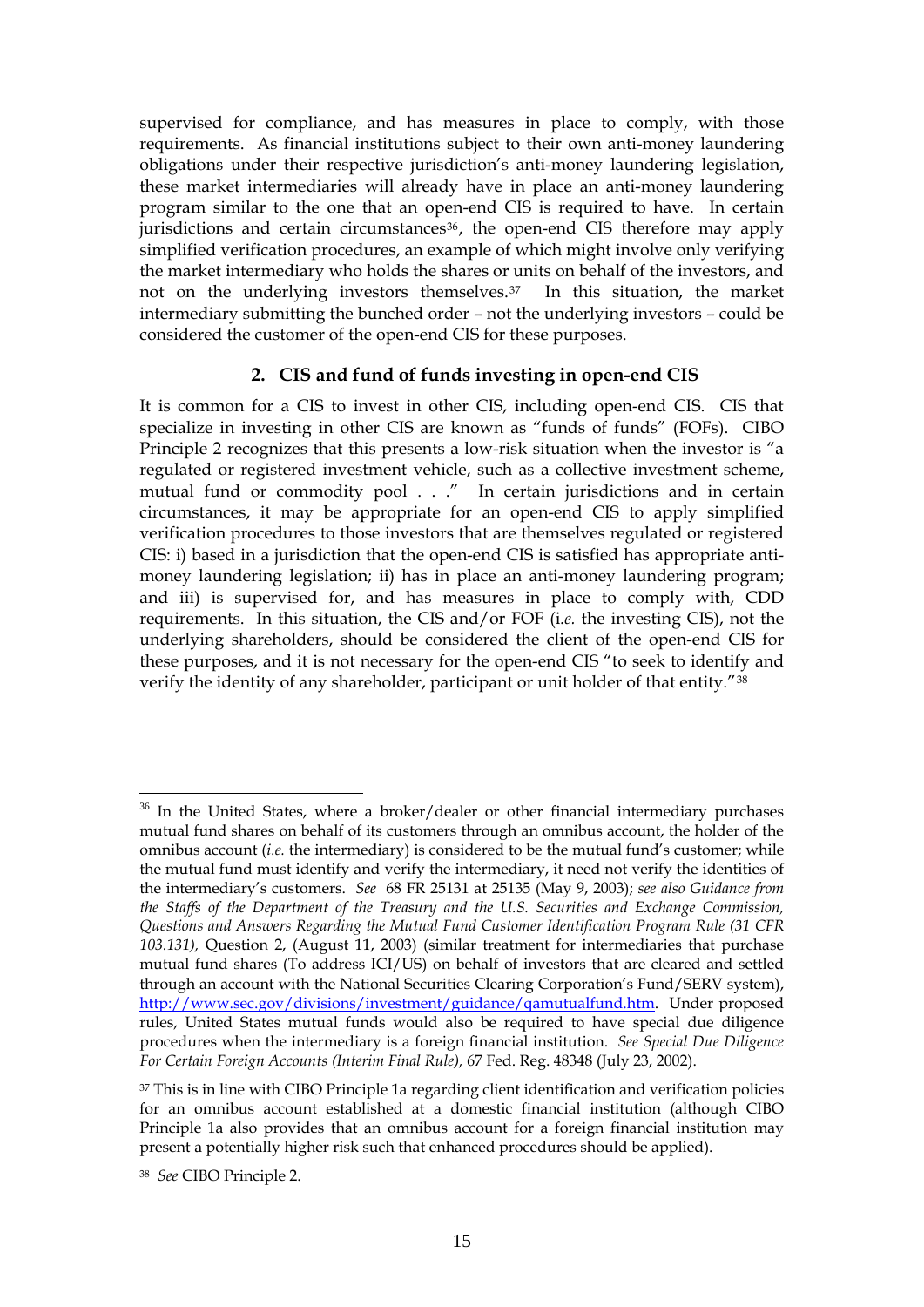#### **3. Investors introduced by group affiliates**

<span id="page-15-0"></span>For some jurisdictions, another potentially low risk-situation is when a new investor is introduced to the CIS by an affiliated bank or broker/dealer in the same financial services group. As noted above, it is expected that financial services groups will have in place anti-money laundering programs that apply to all financial institutions within the group. If the new investor has already undergone client identification and verification or more general "know your customer" procedures while opening an account with the affiliated bank or broker/dealer, the investor and account could be considered low risk. The CIS should of course confirm the investor's identification information with the affiliated bank or broker/dealer, as well as perform other basic due diligence requirements.[39](#page-15-1) In this situation, the new investor introduced by the affiliate – not the affiliated bank or broker/dealer – is the investor of the open-end CIS.

#### **4. Pension plans/superannuation schemes**

In many jurisdictions, employer-sponsored pension plans/superannuation schemes offer several open-end CIS as investment options to plan participants. The pension plans/superannuation schemes are usually set up and sponsored by the employer – both government and private sector employers - and the employees are permitted to participate through a payroll deduction program. Typically, the employer selects the investment options – including the open-end CIS options. The employees are permitted to choose how their contributions are allocated among the available investment options – including the open-end CIS. Pension plans/superannuation schemes are viewed as long-term investments with very limited liquidity to the participants and, in most instances, have significant penalties for early withdrawal of funds.

For the reasons stated above, pension plans/superannuation schemes are not well suited to money laundering or terrorist financing purposes. While open-end CIS are financial institutions which are normally subject to CDD requirements, those which are offered as investment options as part of an employer's pension plan/superannuation scheme are not generally subject to CDD requirements.[40](#page-15-2) (To address IMA/UK) In this situation, the CIS should conduct due diligence to establish that the employer and the pension plan/superannuation scheme are genuine, but need not treat participants in the plan/scheme as its investors for CDD purposes.

<span id="page-15-1"></span><sup>39</sup> Under the US Mutual Fund CIP Rule, the CIS remains responsible for identifying and verifying the customer, although it may rely upon its affiliate for this procedure if certain conditions are met. *See* fns. 55 and 56 below.

<span id="page-15-2"></span><sup>&</sup>lt;sup>40</sup> This is generally in line with the US Mutual Fund CIP Rule, 31 C.F.R. § 103.131(a)(1)(ii)(B). *See* 68 Fed. Reg. 25131 at 25134 (May 9, 2003) (accounts opened for purpose of participating in employee benefit plan established pursuant to the Employee Retirement Income Security Act of 1974 (ERISA) are excluded because "these accounts are less susceptible to use for the financing of terrorism and money laundering because . . . they are funded through payroll deductions . . ."). Australia takes a similar position in that CDD procedures need not be applied to the superannuation scheme or to the underlying investment options where those options are themselves CIS.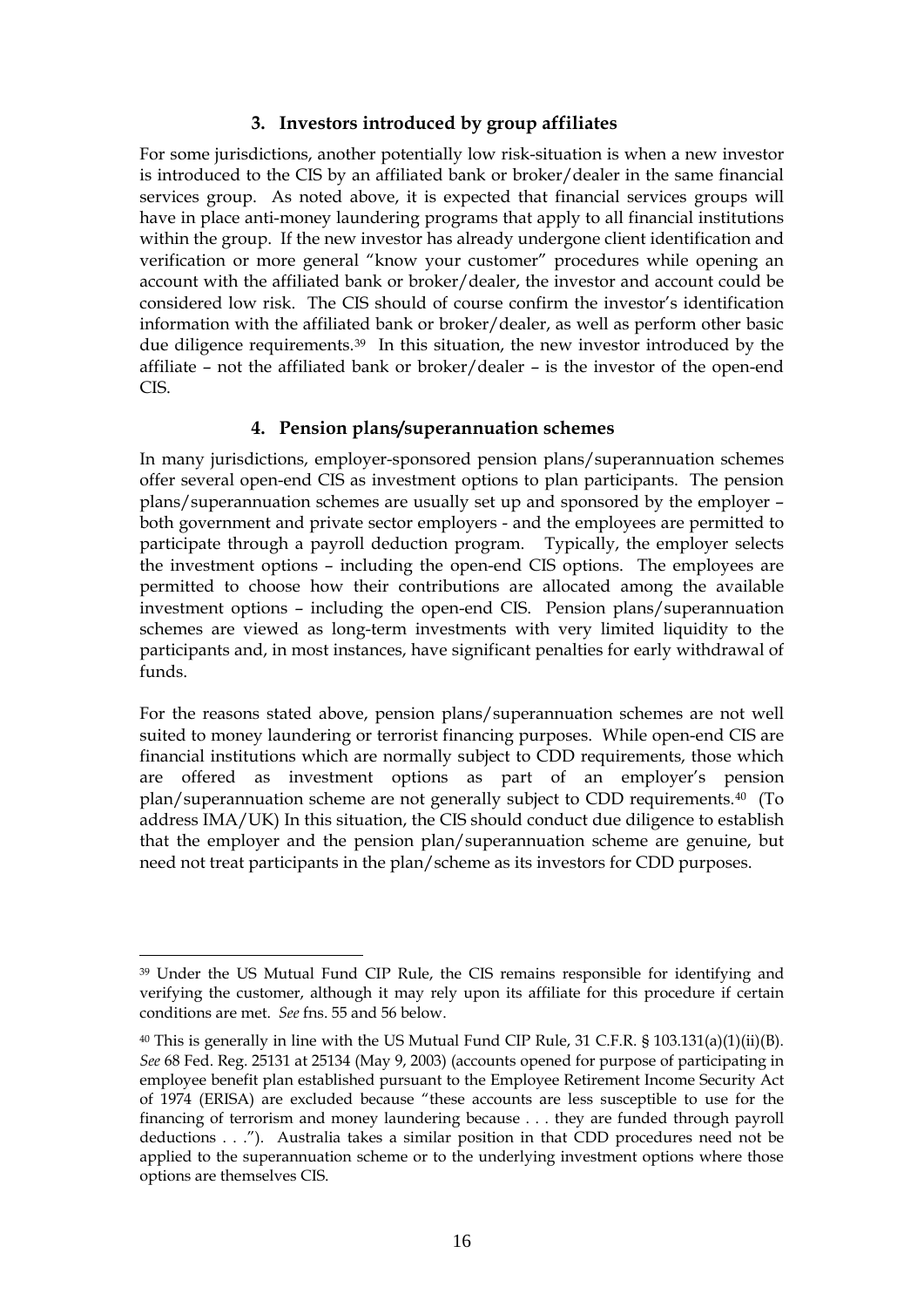#### **5. Insurance products**

<span id="page-16-0"></span>It is common in many jurisdictions for open-end CIS to be offered as investment options inside of an insurance policy offered and underwritten by an insurance company. For instance, in the United States there are single premium variable life insurance products and single premium variable annuity products. These products permit the policy or contract holder to choose how the premium (which is a single, large lump sum payment) will be allocated among a variety of open-end CIS. Typically, the amount of insurance coverage or periodic annuity payment, as well as the cash value of the policy or contract, is dependent in part on the investment performance of the open-end CIS that are selected. These insurance products offered and underwritten by insurance companies are viewed as being part insurance and part securities, with the insurance agents selling such products normally being licensed as both an insurance agent/broker and a securities broker.<sup>[41](#page-16-1)</sup>

Insurance companies are financial institutions that could be subject to anti-money laundering legislation and are subject to supervision, examination and prudential oversight by a regulator. Where there is an underlying CIS that is a separate entity selling its shares to the insurance company separate account, this situation could be analogous to the omnibus account for the market intermediary discussed in subsection (1) above. The insurance agent selling the insurance policy or annuity contract could identify and verify the identity of the investor/client as part of the policy/contract underwriting process. If the insurance company meets the criteria identified in subsection (1), the open-end CIS could consider the insurance company offering the insurance product as its customer, not the individual or entity that is the policy or contract holder.

## **6. New investments in open-end CIS in same CIS complex**

As noted above, it is common for CIS complexes to offer multiple open-end CIS that engage in different strategies and provide different services to investors. For instance, many large CIS complexes offer short and long-term bond funds, large and small capitalization equity funds, sector or regional funds, as well as internationallyfocused funds. In addition, most large CIS complexes offer "money market" CIS with check writing privileges. It is common for an investor to have investments in more than one open-end CIS in a particular CIS complex.

In certain jurisdictions and in certain circumstances, simplified verification procedures could be appropriate where an open-end CIS receives an application from a new investor who is an investor in another open-end CIS within the same CIS complex, assuming this investor has already gone through CDD and anti-money laundering review in connection with opening the initial account with the other open-end CIS in the complex. This situation would be analogous to subsection (3) above involving investors from group affiliates. Of course, the open-end CIS should confirm the new investor identification and verification information, as well as confirm that there have been no other concerns, with the appropriate anti-money

<u>.</u>

<span id="page-16-1"></span><sup>41</sup> In Australia, a special license is required as authorization to sell these insurance products, which are treated as an independent product in their own right.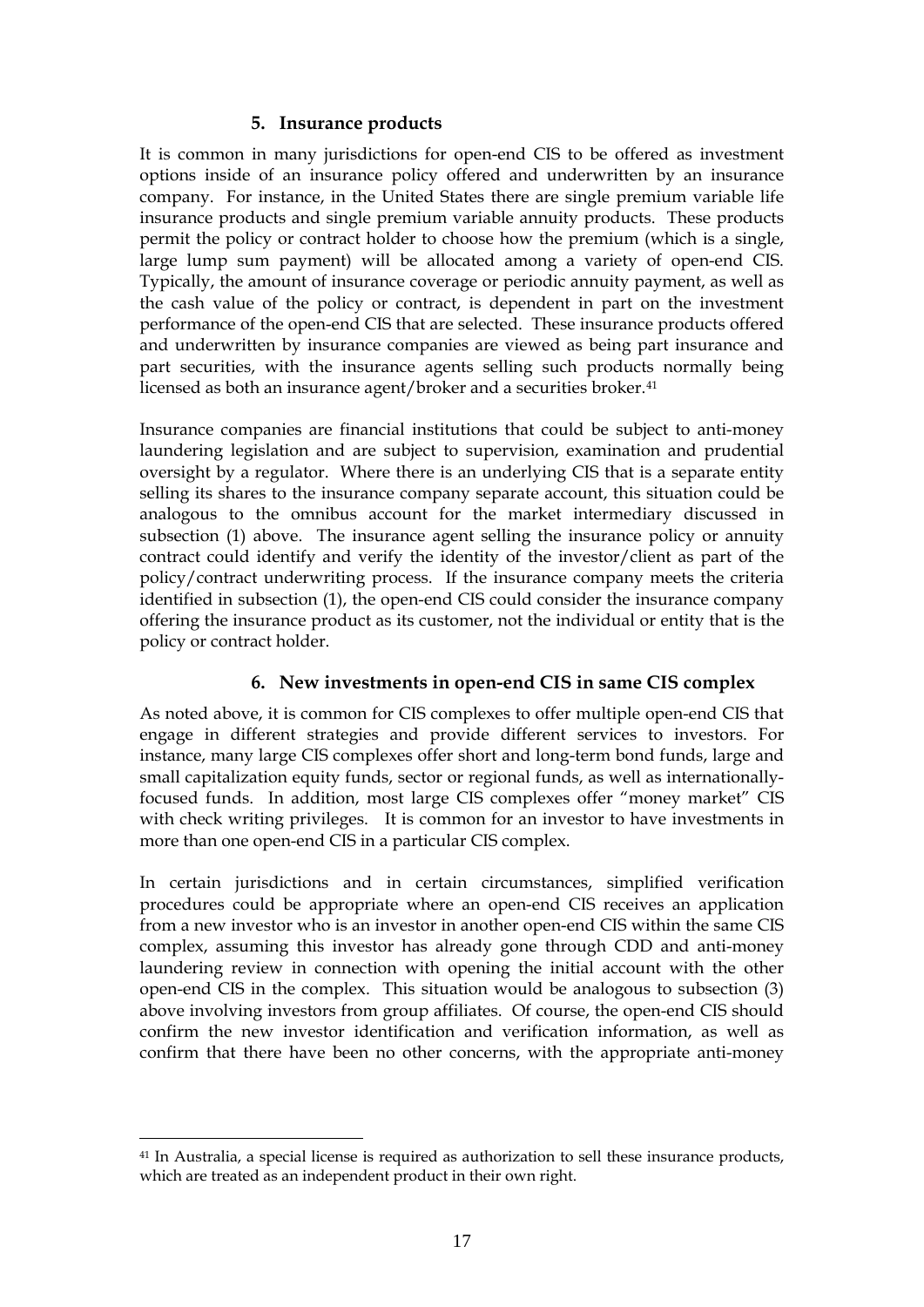<span id="page-17-0"></span>laundering compliance staff with respect to the investor's account in the other openend CIS in the CIS complex.[42](#page-17-1)

## **7. Public companies**

Similarly, where the client or the beneficial owner of the controlling interest is a listed company that is subject to adequate regulatory disclosure requirements, or is a subsidiary of such a company, the risk is low and it is not necessary for the open-end CIS to identify and verify any shareholder, participant or unit holder of that company.[43](#page-17-2)

#### **8. Low-risk products**

Another example exists in some (but not all) jurisdictions where the money laundering risk is considered to be low due to certain product features, *e.g.* where there are no cash withdrawals or initial or future payments to or from third parties, and repayment must be made to an account held in the name of the same investor at a financial institution located in a jurisdiction with an appropriate anti-money laundering regime. Specifically, the product features set out below are essential if the product is to be considered as sufficiently low-risk in this context:

- The risk is not considered to be low where initial or future payments can be received from third parties;
- Cash withdrawals must not be permitted;
- Redemption or withdrawal proceeds must not be permitted to be paid to a third party or to an account with a credit institution that cannot be confirmed as belonging to the client, other than to a personal representative named on the death of the client;
- The following repayment restrictions must apply:
	- $\triangleright$  Repayments made to another institution must be subject to confirmation from the receiving institution that the money is either to be repaid to the client or reinvested elsewhere in the client's name;
	- $\triangleright$  Repayments made by cheque must be sent either to the named client's last known address and crossed "account payee only," or to the client's bank with an instruction to credit the named client's account;
	- $\triangleright$  Repayments via telegraphic transfer should ensure that the stipulated account is in the name of the client; and

<span id="page-17-1"></span><sup>42</sup> Under the US Mutual Fund CIP Rule, "[a]lthough a customer of one mutual fund would not necessarily be considered an existing customer of other funds in the same fund complex, one fund may rely on another fund's performance of any [customer identification or verification] elements . . ." 68 Fed. Reg. 25131 at 25134 n.27 (May 9, 2003).

<span id="page-17-2"></span><sup>43</sup> This is in line with CIBO Principle 2.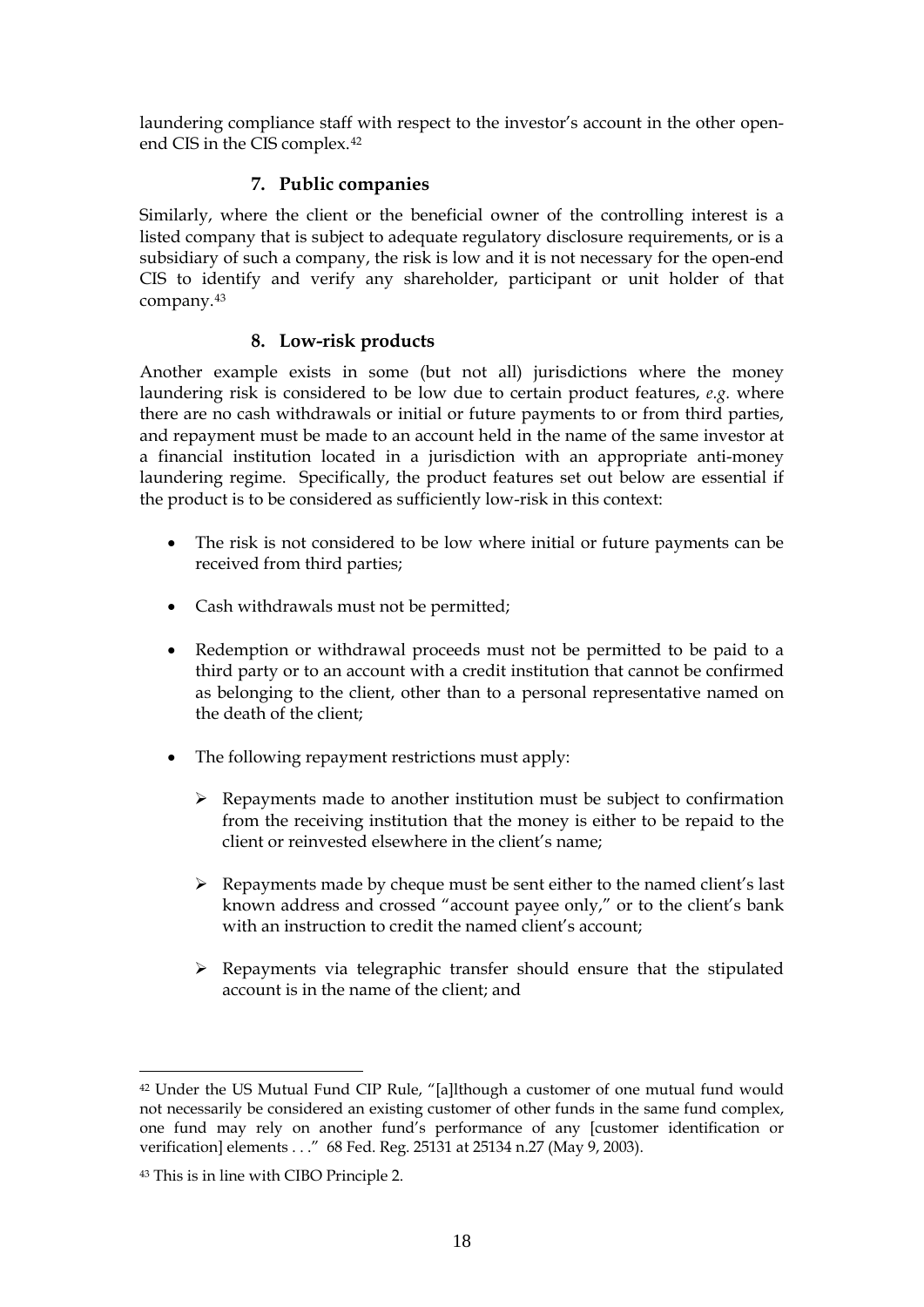<span id="page-18-0"></span>It should not be possible to change the characteristics of products or accounts at a future date to enable payments to be received from, or made to, third parties.[44](#page-18-1)

Under the anti-money laundering legislation of some jurisdictions, in the case of lowrisk products, confirmation that a payment drawn on an account with a credit institution in a jurisdiction that the CIS is satisfied has anti-money laundering legislation that effectively implements the FATF Recommendations,[45](#page-18-2) and which is in the sole or joint name(s) of the client, may satisfy all of the initial requirements on an open-end CIS to verify identity. The need for other due diligence measures is unaffected.

If the CIS has grounds to believe that the identity of the client has not previously been verified by the credit institution on which the payment has been drawn, then this simplified verification method will not apply. If an open-end CIS has any reason to be cautious about the motives behind a particular transaction, or believes that the business is being structured to avoid the normal verification requirements, full measures should be taken as appropriate to verify the identity of the client. And in the event that the CIS should decide, at a later stage, to permit repayment to a third party, it must fully verify the identity of the client and, where appropriate on the basis of the assessment of higher risk, also verify the identity of the recipient of the funds prior to making the repayment.

# **V. PERFORMANCE OF CLIENT DUE DILIGENCE PROCEDURES BY OTHERS**

# **A. Sub-contracting to others**

Whether an open-end CIS may sub-contract its client due diligence (CDD) procedures will depend upon the jurisdiction.[46](#page-18-3) When sub-contracting is allowed, a CIS may appoint, for example, another financial institution (*e.g.* an investment advisor) or a service provider such as:

• An administrator;

<span id="page-18-1"></span><sup>1</sup> 44 Dividends or interest (but not capital withdrawals or drawdown payments) arising from an investment, as well as fees and charges deducted from the investment, may be ignored for purposes of these restrictions.

<span id="page-18-2"></span><sup>45</sup> For example, the United Kingdom and Jersey permit this approach, while the United States does not.

<span id="page-18-3"></span><sup>46</sup> This possibility is provided by the general provision of article 12 of the European Commission proposition regarding the update and improvement of the EU money laundering Directive (30th June 2004). For further information, the following website can be consulted:

[http://europa.eu.int/comm/internal\\_market/en/company/financialcrime/index.htm.](http://europa.eu.int/comm/internal_market/en/company/financialcrime/index.htm) As noted below, overall responsibility and potential liability to the regulator cannot be delegated.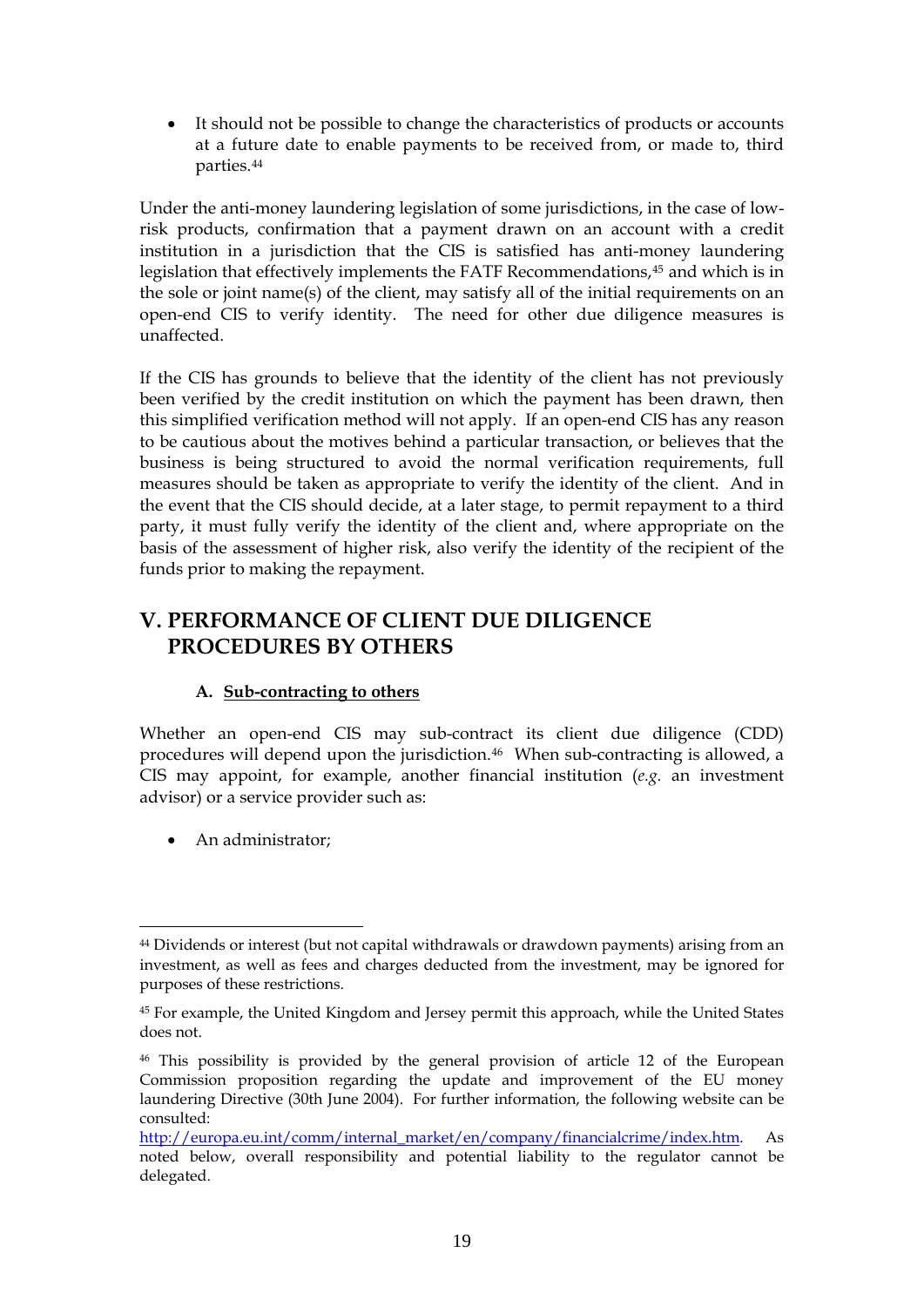- A registrar;[47](#page-19-0) or
- A distributor. [48](#page-19-1)

The functions of each will be determined by contractual agreement specifically allocating duties.[49](#page-19-2) Consistent with IOSCO principles on outsourcing,[50](#page-19-3) an open-end CIS may sub-contract performance of verification of identity and more general "know your customer" procedures to any service provider. (To address CIBO) Because the sub-contractor stands in a principal-agent relationship with the CIS, the sub-contractor may be regulated or unregulated, affiliated or unaffiliated. But while performance of these functions might be delegated, overall responsibility and potential liability to the regulator cannot, and the CIS must initially determine whether the sub-contractor has adequate expertise and staff to perform these important functions. Thereafter, the CIS must monitor the sub-contractor's performance and assess its effectiveness to assure compliance with the anti-money laundering legislation to which the CIS is subject. The open-end CIS must be assured of having access to records held by a sub-contractor.Specifically, the open-end CIS must ensure that:

- Identity is verified and more general "know your customer" procedures are performed in line with the anti-money laundering legislation to which the CIS is subject;
- Law enforcement and regulatory authorities in the jurisdiction in which the CIS is established have access to evidence of identity and more general "know your customer" materials held overseas by any sub-contractor; and
- Suspicious activities and transactions are reported in the jurisdiction in which the CIS is established.<sup>[51](#page-19-4)</sup>

In practice, performance of verification of identity and more general "know your customer" procedures might be contracted out to one or more sub-contractors. Where one or more sub-contractor is tasked with performance of verification of

<span id="page-19-2"></span>49 Absent an affirmative contractual undertaking, however, an independent service provider to an open-end CIS (such as an administrator, registrar, distributor, or custodian) does not have an obligation to identify and verify the investors in the CIS.

<span id="page-19-3"></span>50 IOSCO, *Principles on Outsourcing of Financial Services for Market Intermediaries,* a Report of IOSCO SC3 on Market Intermediaries (February 2005), [http://www.iosco.org/library/pubdocs/pdf/IOSCOPD187.pdf.](http://www.iosco.org/library/pubdocs/pdf/IOSCOPD187.pdf)

<span id="page-19-0"></span><sup>&</sup>lt;u>.</u> <sup>47</sup> The registrar function covers maintenance of the share register and sending out contract notes.

<span id="page-19-1"></span><sup>48</sup> The distributor function covers settlement of all investments transactions, creating and redeeming units, maintaining asset records, and income collection.

<span id="page-19-4"></span><sup>51</sup> This is in line with CIBO Principle 5. Mutual funds in the United States are encouraged to adopt procedures for voluntarily filing suspicious activity reports and a rule requiring mutual funds to file such reports has been proposed. *See* US Mutual Fund AML Program Rule, 67 Fed. Reg. 21117 at 21120 (April 29, 2002); *see also Amendment to the Bank Secrecy Act Regulations – Requirement that Mutual Funds Report Suspicious Transactions,* 68 Fed. Reg. 2816 (January 21, 2003).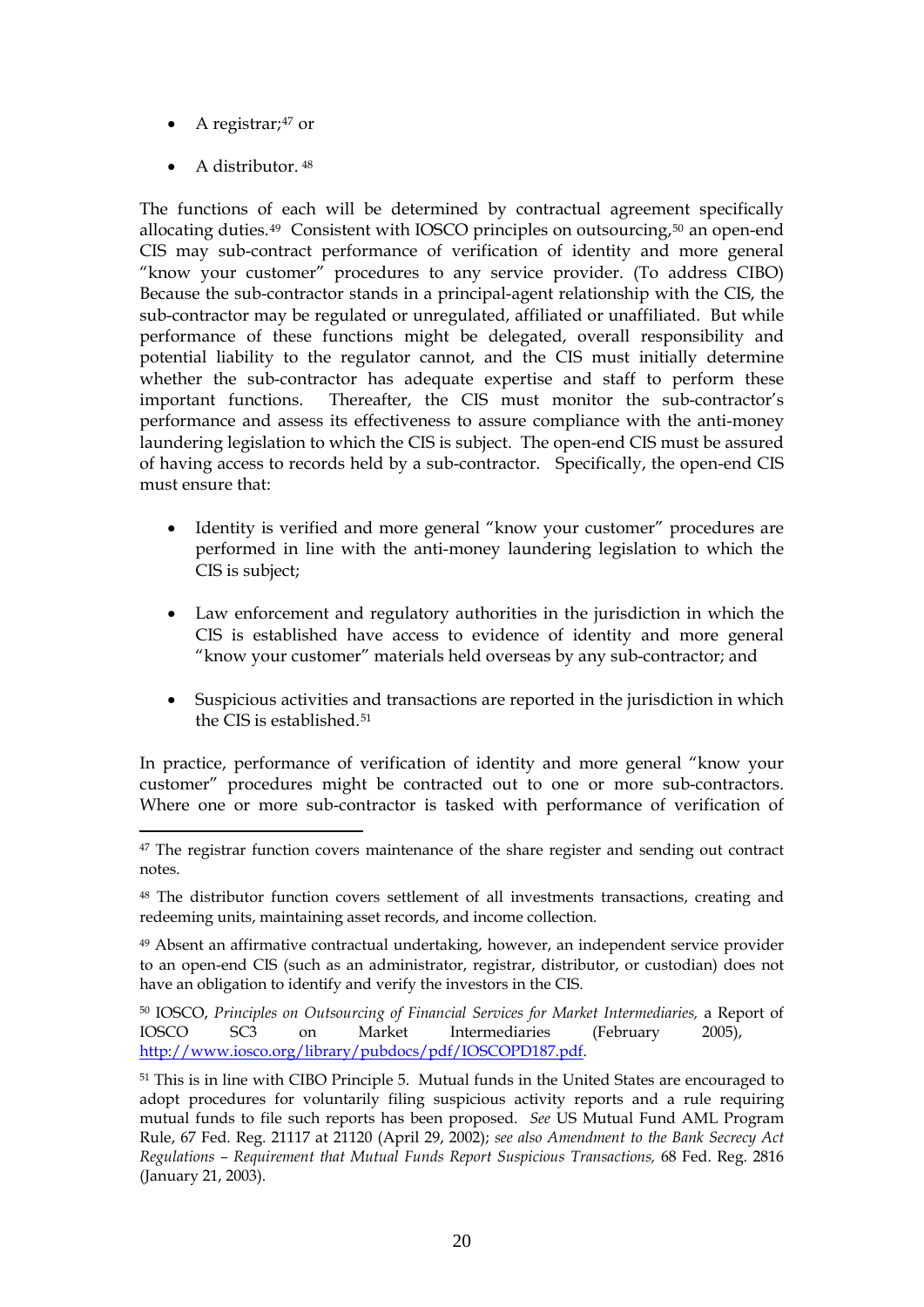<span id="page-20-0"></span>identity and more general "know your customer" procedures, the open-end CIS must ensure that this does not detract from its responsibility to properly address money laundering risk.

## **B. Reliance upon another financial institution**

In certain jurisdictions and in certain circumstances, it is permissible for an open-end CIS to rely on an authorized securities service provider (ASSP) to perform customer identification and verification procedures.[52](#page-20-1) The open-end CIS may, when it determines it is reasonable, rely on ASSPs, which are other financial institutions such as intermediaries that introduce clients to the CIS, to verify identity, and perform more general "know your customer" procedures at account opening, regarding an investor. These ASSPs include, for example, broker/dealers, futures firms, introducing brokers and certain investment advisors, securities firms, commodity pool operators, etc.[53](#page-20-2)

The criteria the CIS must satisfy in order to rely upon another financial institution is jurisdiction-specific and may include, by way of example, the following:

- Requiring the CIS to immediately obtain the necessary information concerning the CDD process and take adequate steps to satisfy itself that copies of identification data and other relevant documentation relating to CDD requirements will be made available from the ASSP upon request without delay; and
- Requiring the CIS to satisfy itself that the ASSP is a regulated entity that: i) is based in a jurisdiction that the CIS is satisfied has appropriate anti-money laundering legislation; [54](#page-20-3) ii) has in place an anti-money laundering program; and iii) is supervised for, and has measures in place to comply with, CDD requirements.

Where an open-end CIS is relying on an ASSP, it should establish that it has satisfied these criteria by, for example, including specific clauses clearly allocating duties in written contracts with ASSPs, and adopting internal controls to review and periodically test the implementation of the anti-money laundering program of an ASSP on which it is relying. All other anti-money laundering requirements and procedures remain applicable to the open-end CIS.In these circumstances, where the reliance is reasonable, the open-end CIS should not be held responsible for a failure of the ASSP to fulfill adequately the client identification and verification responsibility.

<span id="page-20-1"></span><sup>52</sup> For example, Canada follows a similar approach, in that a mutual fund manager is not required to ascertain the identity of a person giving instructions regarding a mutual fund account if it has reasonable grounds to believe that the identity of the person giving instructions has been checked by a distributor in accordance with anti-money laundering legislation.

<span id="page-20-2"></span><sup>53</sup> *See* CIBO Principles at 2 n.1.

<span id="page-20-3"></span><sup>54</sup> *See* fn. 35 above. This is in line with FATF Recommendation 9.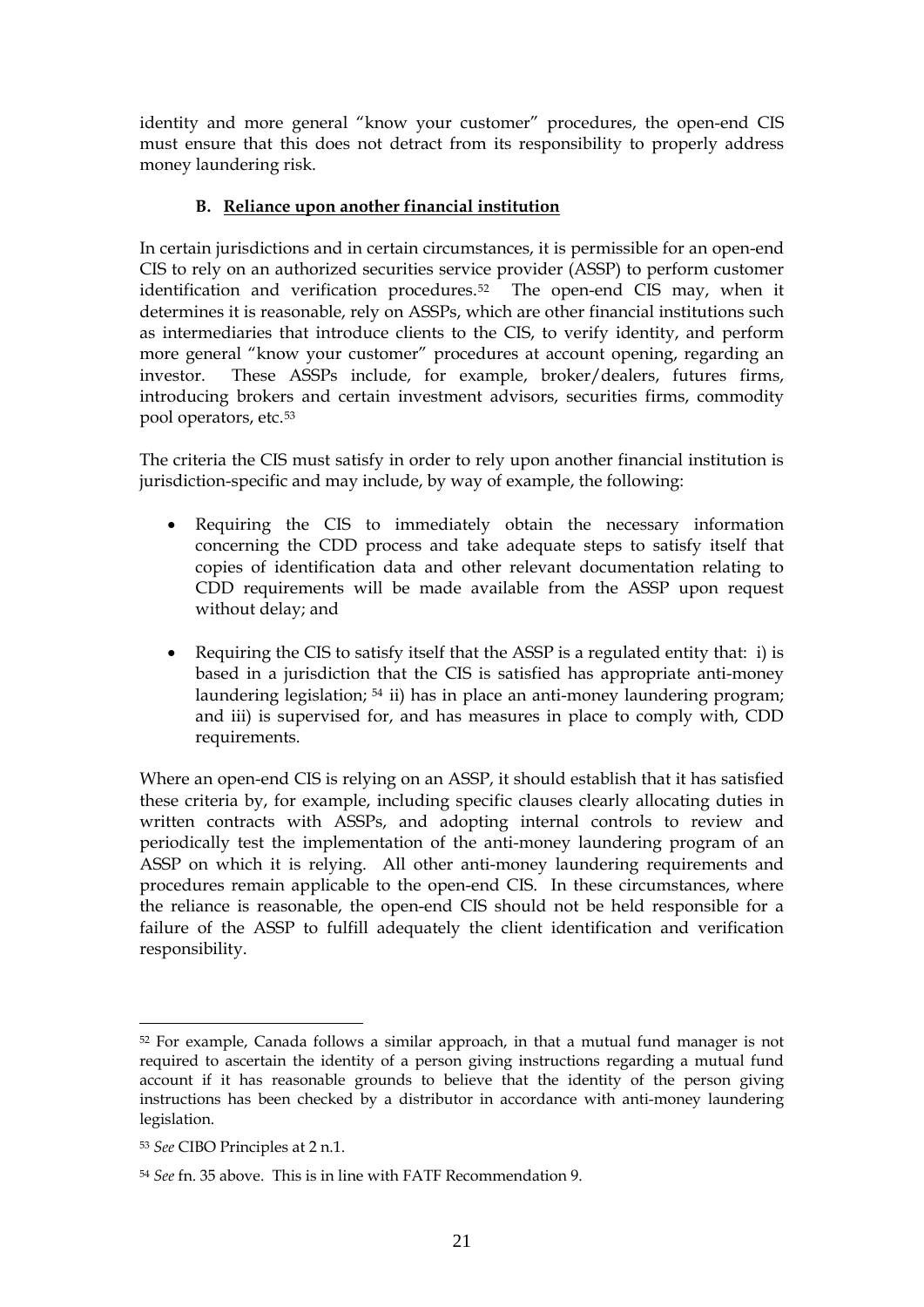As discussed above, open-end CIS often are organized and operated by, and marketed indirectly through distribution channels of, affiliated financial institutions within the same financial services group, including ASSPs. In certain jurisdictions and in certain circumstances, a CIS may rely on an affiliated ASSP to perform customer identification and verification functions and more general "know your customer" procedures subject to the same criteria set forth above.[55](#page-21-0)

(To address CIBO) While the CIS relying upon the ASSP remains liable for customer identification and verification, this liability will be judged on a reasonableness (as opposed to absolute) standard.[56](#page-21-1) If the basis for reliance is reasonable, and other jurisdiction-specific criteria permitting reliance are met, the CIS should not be sanctioned for failure of the relied-upon financial institution to fulfill adequately its responsibilities.[57](#page-21-2)

<span id="page-21-0"></span><sup>1</sup> 55 This is generally in line with the US Mutual Fund CIP Rule, 31 C.F.R. § 103.131. *See* 68 Fed. Reg. 25131 at 25141 n.121 (May 9, 2003).

<span id="page-21-1"></span><sup>56</sup> Under the US Mutual Fund CIP Rule, 31 C.F.R. § 103.131(b)(6), reasonableness is treated as one of the criteria for relying upon another financial institution to perform the required antimoney laundering customer identification and verification procedures. *See* 68 Fed. Reg. 25131 at 25148 (May 9, 2003) (the three requirements for reliance under US Mutual Fund CIP Rule are: i) such reliance is reasonable under the circumstances; ii) the other financial institution is required by U.S. anti-money laundering regulation to have an anti-money laundering program and is regulated by a federal regulatory agency; and iii) the other financial institution enters into a contract requiring it to certify annually to the mutual fund that it has implemented its anti-money laundering program and that it (or its agent) will perform the specific requirements of the mutual fund's customer identification program).

<span id="page-21-2"></span><sup>57</sup> This is generally in line with the US Mutual Fund CIP Rule, 31 C.F.R. § 103.131(b)(6), though other jurisdictions may not permit this approach. This is also in line with the general provision of article 15 of the European Commission proposition regarding the update and improvement of the EU money laundering Directive (30th June 2004). For further information, the following website can be consulted: [http://europa.eu.int/comm/internal\\_market/en/company/financialcrime/index.htm.](http://europa.eu.int/comm/internal_market/en/company/financialcrime/index.htm)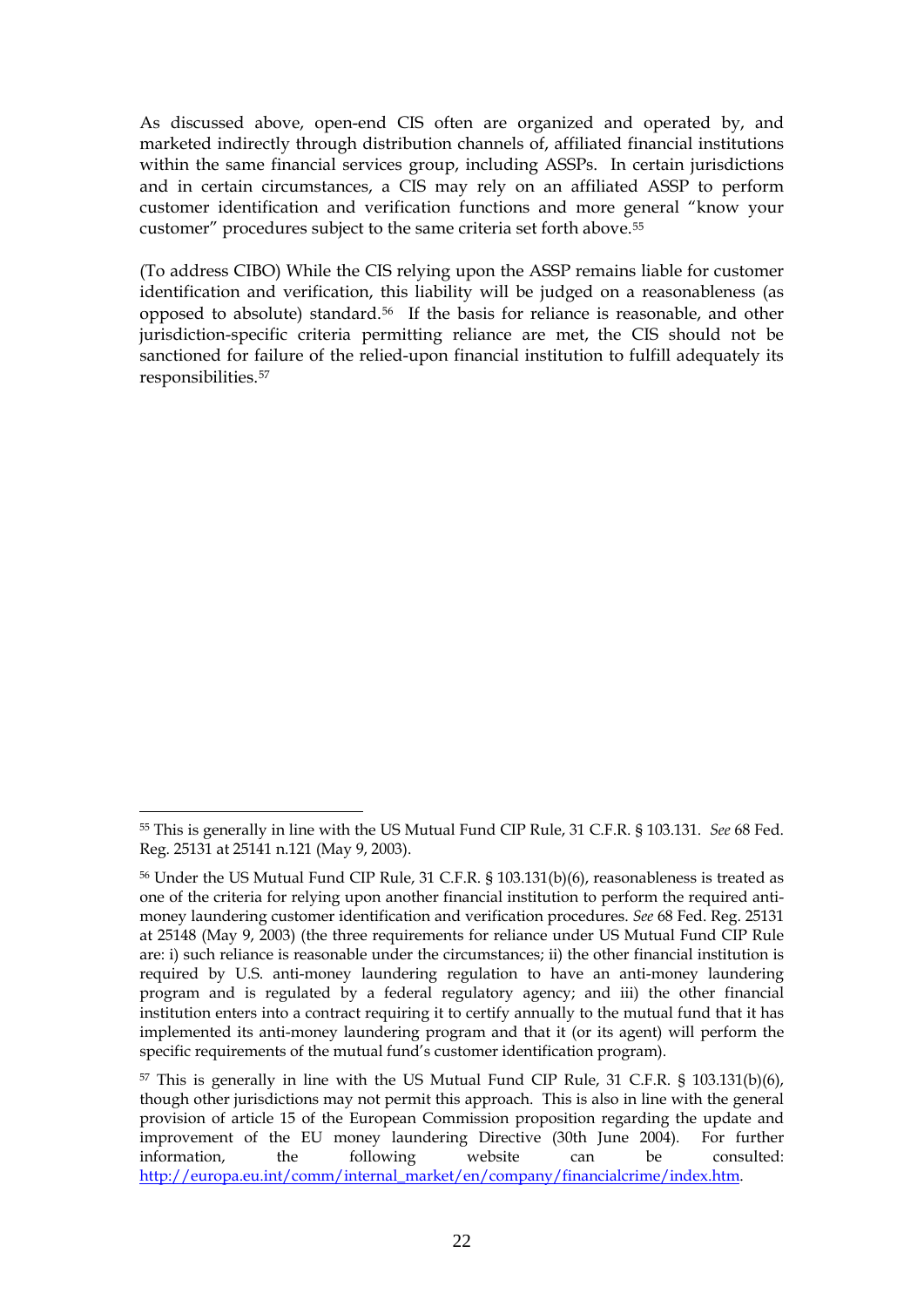# **APPENDIX**

## **Feedback Statement on the Public Comments Received by the Technical Committee on the Consultation Report - Anti-Money Laundering Guidance for CIS**

Subsequent to a public consultation process, the IOSCO Technical Committee ("TC") approved and publicly released the final report entitled *Anti-Money Laundering Guidance For Collective Investment Schemes* ("CIS AML Report" or "Report"). The Report sets forth a framework that provides industry-specific guidance to collective investment schemes ("CIS") on the procedures that they should implement to manage their anti-money laundering responsibility/accountability. The Report is intended to be consistent with, and builds upon, the anti-money laundering guidance established by the Financial Action Task Force on Money Laundering's *40 Recommendations* and IOSCO's *Principles on Client Identification and Beneficial Ownership for the Securities Industry* ("CIBO Report").

This feedback statement describes the background to the publication of the final CIS AML Report, discusses the comments received by IOSCO from the international financial community, and identifies changes that have been made as a result of these comments.

#### **I. Background**

<u>.</u>

The TC approved a Standing Committee on Investment Management ("SC5") project specification to prepare a report on the topic of anti-money laundering guidance for CIS. SC5's mandate authorized it to produce CIS-specific guidance consistent with the TC May 2004 Report entitled *Principles on Client Identification and Beneficial Ownership for the Securities Industry* CIBO Report), which had been developed by its Standing Committee on Enforcement and the Exchange of Information ("SC4").<sup>[58](#page-22-0)</sup>

Following this TC decision, an SC5 drafting team prepared a consultation report on how global anti-money laundering standards should be applied to the operation of CIS. During its 31 January and 1 February 2005 meeting, the TC released for public comments the *Consultation Report - Anti-Money Laundering Guidance For Collective Investment Schemes*. SC5 subsequently proceeded to an analysis of the comments received as a result of this consultation process and prepared a draft final report that took into account those comments. During its 2 and 3 October 2005 meeting TC approved the present report.

<span id="page-22-0"></span><sup>58</sup> IOSCO, *Principles on client Identification and Beneficial Ownership for the Securities Industry* (May 2004), http://www.iosco.org/library/index.cfm?whereami=pubdocs.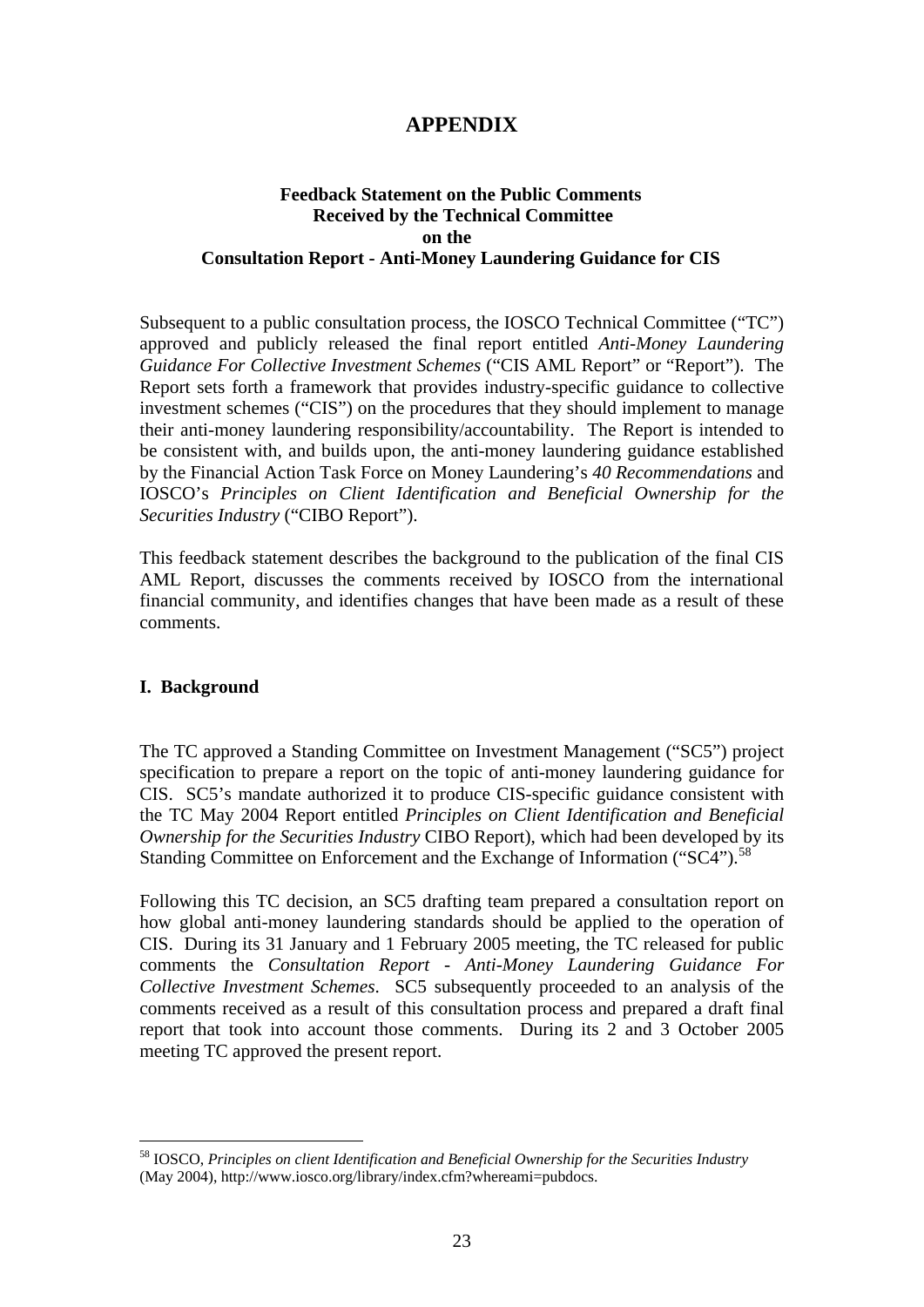#### **II. Comments Received and Responsive Changes Made to the Report**

Six organizations provided comments on the consultation report. SC5 proceeded to their analysis and closely liaised with SC4, which had a key role in the preparation of the CIBO Report, to ensure as much consistency as possible in that regard.

A Canadian association and a U.S. association both wrote in support of the Report. The above mentioned Canadian commenter provided an overview of the Canadian anti-money laundering ("AML") and counter-terrorist financing ("CFT") regime and how it is applied specifically to the CIS industry. This commenter expressed its belief that Canada's regime "is in line with the global standards set out in the consultation report as it was developed in accordance with the 40 Recommendations set out by the FATF." The U.S. commenter indicated that its AML recommendations for hedge funds and hedge fund managers mirror many of IOSCO's recommendations for CIS and "applaud[ed] the work [IOSCO has] done in the important area of anti-money laundering."

Another U.S. commenter indicated that IOSCO should take into consideration that the customer information available to a CIS regarding its customers may be different than that available to a bank or a securities firm regarding its customers. This commenter also requested that IOSCO recognize that, in the U.S., brokerage firms and other financial institutions can purchase mutual fund shares for their customers through the National Securities Clearing Corporation's Fund/SERV system. SC5 addressed the first concern by including "types of identifying information available" among the appropriate factors for a CIS to consider in establishing its risk sensitive customer verification procedures (see Section IV(B)). The second issue was addressed by noting in footnote 36 that the U.S. guidance regarding its mutual fund customer identification program rule specifically addresses purchases of mutual fund shares through the National Securities Clearing Corporation's Fund/SERV system.

Comments received from French and U.K. bodies were also supportive of the TC initiative but indicated that the CIS AML Report should be consistent with certain jurisdictions' regulatory models that reflect the structure of the industry in which management responsibility is often not at the CIS level but higher-up within the CIS group. In response, SC5 added footnotes that explained the related business structure (footnote 11) and recognized that certain jurisdictions' AML regimes for CIS have assigned responsibility for compliance to reflect management realities (footnote 13). The U.K. commenter also suggested that the Report clarify that, while pension plans/superannuation schemes are generally not subject to customer due diligence requirements, the CIS should have procedures to ensure that the employers and the schemes are genuine. In response, SC5 added clarifying language at the end of the discussion of these plans/schemes in Section IV(D)(4) of the Report.

The drafting of two sections of the CIS AML Report was improved, with the assistance of SC4, to ensure a greater level of consistency with the CIBO Report. In